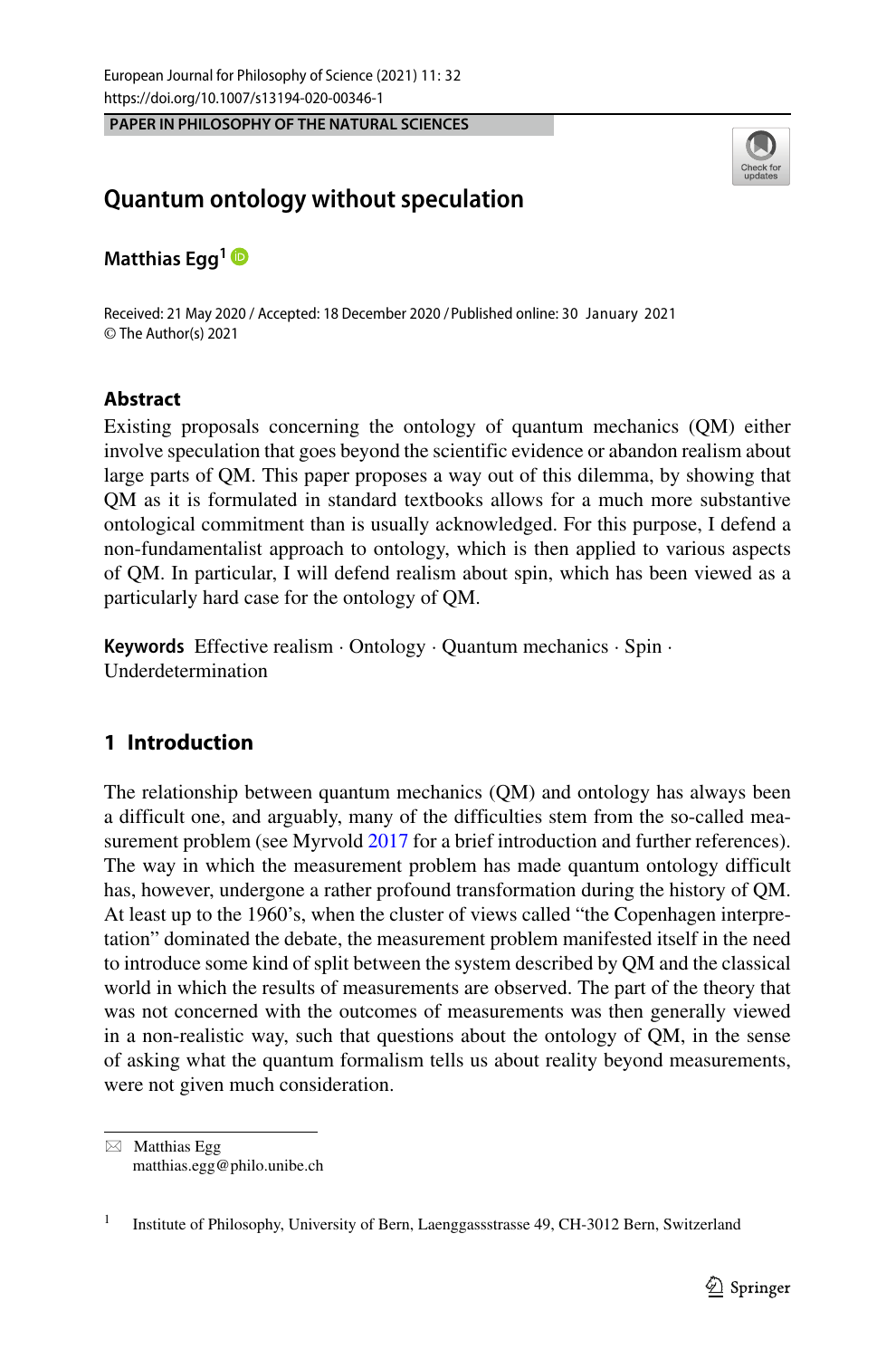This situation changed with the advent of new ways of thinking about the measurement problem, associated with names like David Bohm, Hugh Everett III or John S. Bell. Being dissatisfied with the Copenhagen approach, these physicists sought to develop interpretations or versions of QM that did not depend on an arbitrary split between the quantum domain and the classical world, and could therefore be viewed as steps towards a coherent ontology of QM. It is customary to distinguish three classes of such proposals: First, theories supplementing the quantum formalism with additional variables (e.g., the de Broglie-Bohm theory), second, theories modifying the dynamics of QM so as to account for the disappearance of superpositions (e.g., spontaneous collapse models of the GRW type), and third, approaches modifying our understanding of the macroscopic world in such a way that it conforms to the unaltered formalism of QM (e.g., Everettian many-worlds theories). In this context, the measurement problem takes on a new role: The worry is no longer that questions about quantum ontology are somehow illegitimate, but since the proposals put forward in response to these questions offer radically different (but empirically equivalent) pictures of reality, it becomes hard to justify a commitment to any particular one of them. This is still the situation with which we are confronted today: although the different proposals have progressively matured in the last few decades, we do not seem to approach any consensus about which one of them is to be preferred as a guide to the ontology of QM.

Another way to describe this predicament is to say that the choice between different quantum ontologies is *underdetermined* by the scientific evidence (Cordero [2001;](#page-24-1) Lyre [2010;](#page-24-2) Lewis [2016,](#page-24-3) ch. 3). More precisely, it is helpful to stress that there are actually two layers of underdetermination involved. The first layer is the underdetermination just described, obtaining between the different responses to the measurement problem. These are sometimes called different "interpretations of QM", but it is more appropriate to view them as predictively equivalent rival theories, which makes this an instance of the well-known problem of *underdetermination of theory by evidence* (Acuña [2019\)](#page-23-0). The second layer of underdetermination is less well known, but it clearly appears in those recent debates on quantum ontology that are concerned with the question whether (and if so, how) quantum theories should be supplemented by a so-called *primitive ontology* (PO), that is, postulates about matter in ordinary space or space-time over and above what is contained in the standard formalism of QM (see Allori [2015](#page-23-1) for an overview). What these controversies show is that each of the theories constituting the first layer of underdetermination is in turn compatible with multiple ontological options. The most famous case is the GRW theory, of which there is a version without PO (usually called "GRW0"), a version supplemented with a matter density in space ("GRWm") and a version supplemented with flash-like events in space-time ("GRWf").<sup>1</sup> Taken together, the two layers of

<span id="page-1-0"></span><sup>1</sup>Within other approaches, this kind of ontological diversity is somewhat less obvious, but it is present nonetheless. For example, although Bohmian mechanics is usually associated with a PO of particles, a non-PO version of it has been defended (Albert [2015,](#page-23-2) chs. 6 and 7). Conversely, there are reasons to formulate the many-worlds theory by including a PO (Allori et al. [2011\)](#page-23-3), although most Everettians prefer not to do so.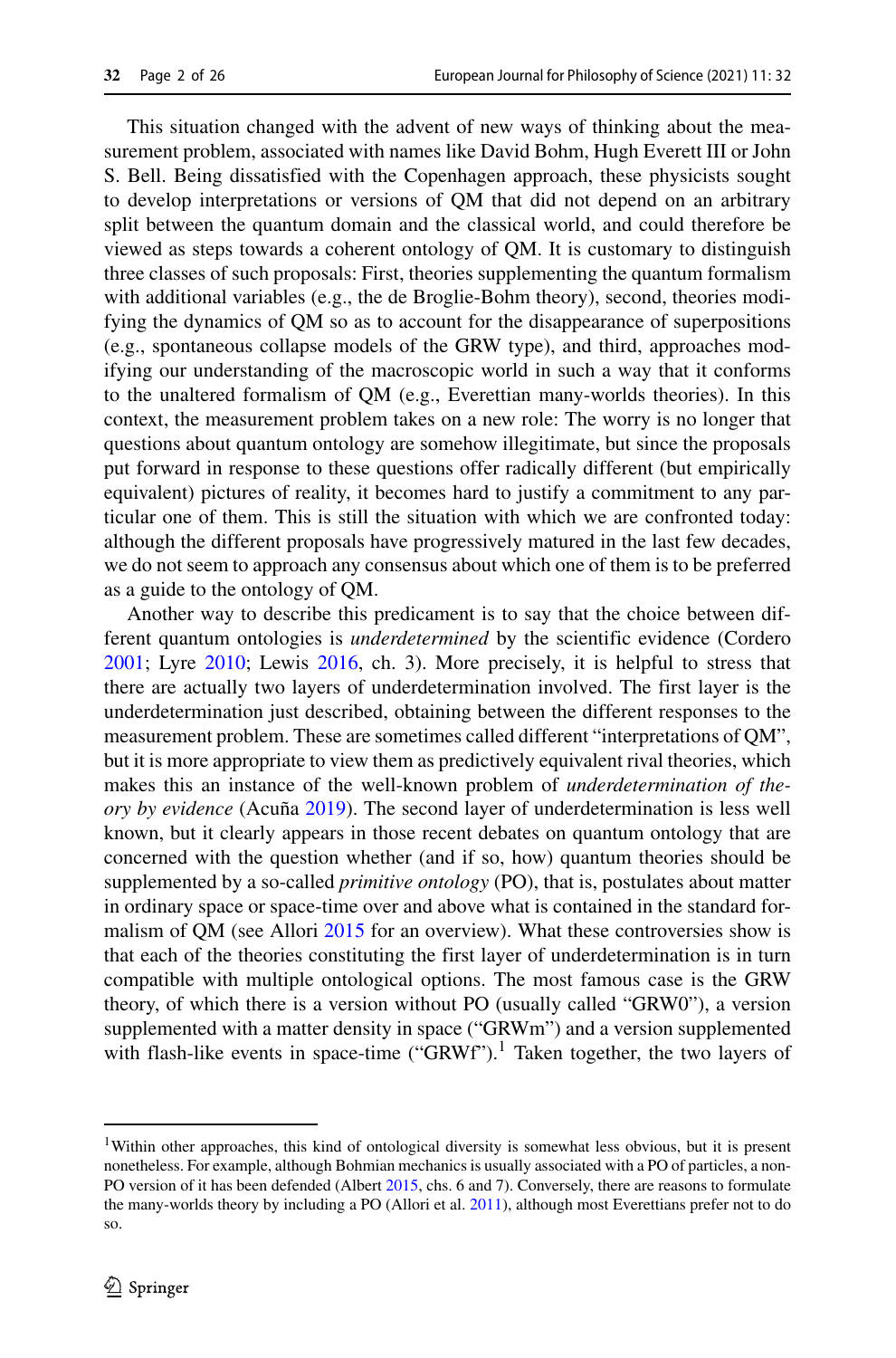underdetermination generate a considerable number of ontological options compatible with the empirical basis of QM.

The problem of underdetermination underlies the notion of *speculation* appearing in the title of this paper. Accordingly, ontological content of a theory counts as speculative if it is subject to such underdetermination between scientifically serious alternatives. The restriction to *scientifically serious* alternatives is important, because otherwise, *any* ontological claim could be classified as speculative. As Stanford [\(2001,](#page-25-0) S2–S4) argues, underdetermination should not be taken seriously if it merely collapses the issue into a general philosophical problem, such as responding to Cartesian skepticism or to a radical agnosticism about all theoretical claims. Underdetermination only has argumentative bite if it presents us with a distinct challenge specific to the domain under discussion.<sup>2</sup> Given what I just said about the origin of the various proposals for quantum ontology, this seems to be the case here.

Against this backdrop, the main aim of the present paper is to show that, despite the presence of serious underdetermination, a substantive non-speculative ontology of QM is possible. The difficulty of this task is brought to light in the review of hitherto existing proposals given in Section [2.](#page-2-1) As I will argue, such proposals are either too speculative or not sufficiently ontological. The key to overcoming this dilemma is the acknowledgment that QM is a non-fundamental theory and that consequently, quantum ontology is inherently non-fundamental as well. However, given the time-honored association of ontology with fundamentality, the very idea of nonfundamental ontology requires some defense, which will be provided in Section [3.](#page-4-0) Once this is achieved, the idea can be applied to concrete aspects of QM. Section [4](#page-10-0) thus argues for a non-speculative ontological commitment to the quantum property of spin, a case which has been claimed to be particularly troubling for any realistic approach to QM. Further examples of ontological commitment will be discussed in Section [5,](#page-16-0) which also responds to a number of objections that have been raised against this kind of quantum ontology.

## <span id="page-2-1"></span>**2 The unsuccessful quest for a non-speculative quantum ontology**

The situation sketched in the introduction generates a dilemma for anyone seeking to draw ontological information out of QM: either opt for one particular version of QM, but then you face the above-described problem of underdetermination; or limit your ontological commitment to some core content of QM unaffected by the underdetermination between its different versions, but this seems to lead you back to the somewhat anti-ontological "Copenhagen" way of thinking about QM.

Various ways of dealing with this dilemma have been proposed in the literature. Among those who embrace its first horn, two different ways of addressing the

<span id="page-2-0"></span><sup>2</sup>Stanford then goes on to argue for a kind of underdetermination that *should* be taken seriously in philosophy of science, based on the possibility of *unconceived alternatives* to current scientific theories. I can set this problem aside for the reason just mentioned: it is a problem that concerns fundamental theories in all scientific domains, while I am here only interested in underdetermination insofar as it specifically affects quantum theories.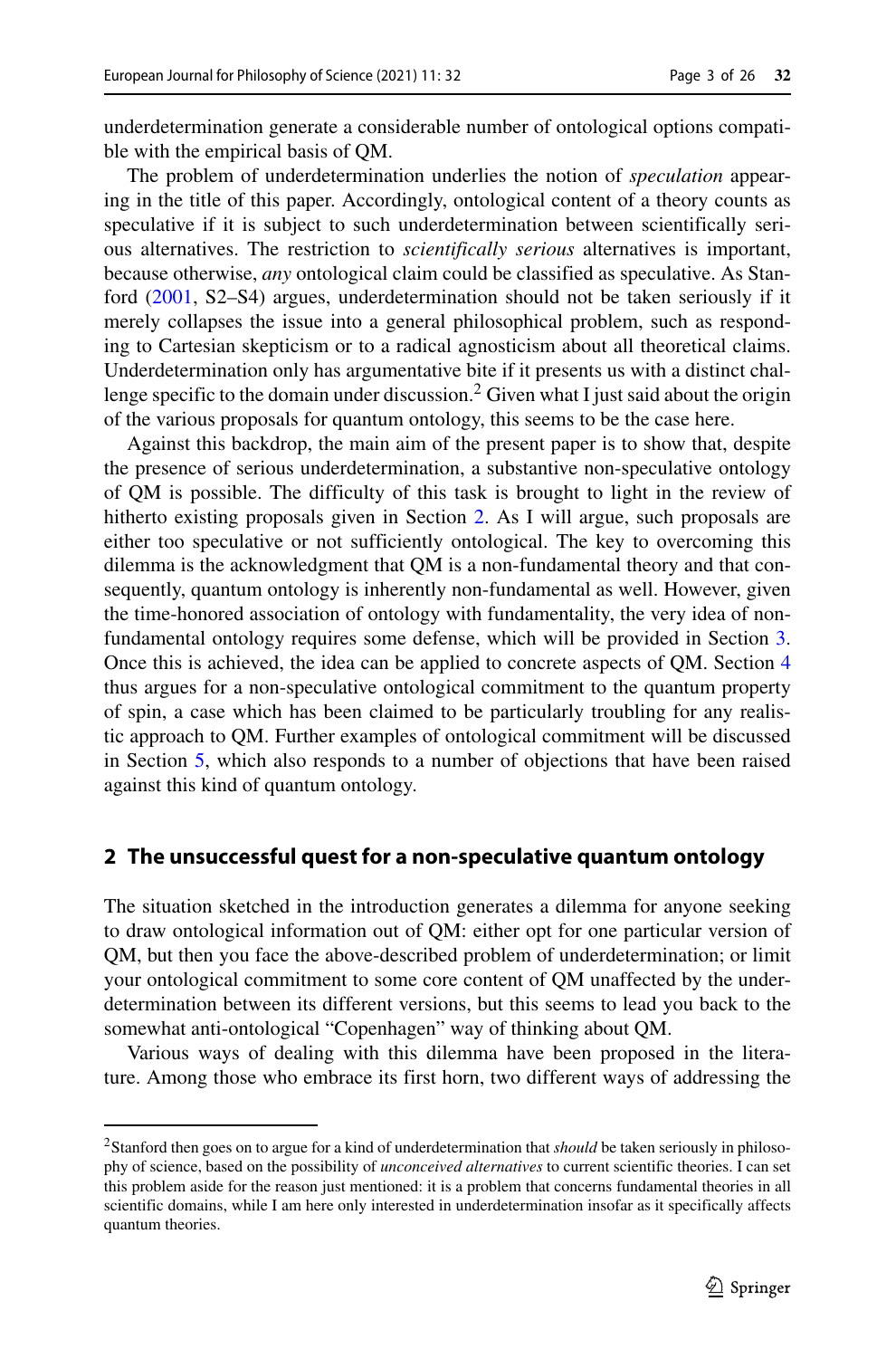problem need to be distinguished. First, one can be concerned with the ontology of QM without worrying about underdetermination, because one views the task of ontology as spelling out *how the world could be*, not as issuing claims about *how the world is*. A clear exemplification of that spirit is the exploration of various PO models (some of which quite implausible, as admitted by the authors themselves) in Allori et al. [\(2014\)](#page-23-4). I grant that there is value in this kind of work, but it is not the understanding of "ontology" with which I am concerned in this paper, because it is an ontology that celebrates (rather than avoids) speculation.

The second way of embracing the first horn takes itself to be non-speculative, because it includes the conviction that ultimately, there is no underdetermination. Although adherents of this approach usually admit that there is some empirical equivalence between the different versions of QM, they hold that one particular version is so much better than its alternatives that opting for it does not amount to speculation at all, but is simply what any scientifically reasonable person should do. It will suffice to mention two of the most outspoken representatives of this view.<sup>3</sup> On the one hand, Wallace [\(2012\)](#page-25-1) famously advocates the Everett interpretation as *the* straightforward way to approach QM. In a recent paper (Wallace [2020\)](#page-25-2), he explicitly criticizes the claim that there is an underdetermination here, because the Everett approach is the only one that takes the whole framework of QM seriously, whereas its competitors (in particular, Bohmian mechanics and the GRW theory) are almost exclusively concerned with a small subdomain of QM (namely, non-relativistic particle mechanics). On the other hand, Bricmont [\(2016\)](#page-24-4) argues that none of the alternative versions of QM (Everett included) matches the Bohmian approach in terms of clarity and explanatory power, which is therefore the only way to really *understand* QM. Ironically, then, by their very efforts to demonstrate the absence of underdetermination, Wallace and Bricmont clearly show that one can with good reasons hold on to one of at least two fundamentally incompatible versions of QM, which is to say that any such choice is speculative in the sense employed here.

When we now move towards the second horn of the dilemma, we encounter the problem of the multifarious uses of the term "realism". Several authors have argued that one can keep away from the first horn, while still being a "realist" about QM. The confusing thing about this is that some of these proposals have commonly been viewed (quite naturally, to my mind) as *alternatives* to realism. So Healey [\(2020\)](#page-24-5) now advocates a "pragmatist quantum realism", and even a QBist like Fuchs [\(2017\)](#page-24-6) insists on being a kind of realist.<sup>4</sup> Whatever the merits of such unorthodox types of realism might be, they are quite clearly irrelevant to our present discussion, insofar as they share what can be called a *non-representationalist* approach to QM. This means two things: First, these authors take the quantum formalism to serve some other purpose than to represent elements of reality (e.g., to provide objective guidance

<span id="page-3-0"></span> $3$ Callender [\(2020,](#page-24-7) sec. 4.6) contains a more elaborate (and beautifully framed) description of the situation, discussing the same two authors.

<span id="page-3-1"></span><sup>4</sup>I learnt this surprising fact from Wallace [\(2020,](#page-25-2) 79n2), to whom I also owe the terminological suggestion of distinguishing "representationalist" approaches from "non-representationalist" ones.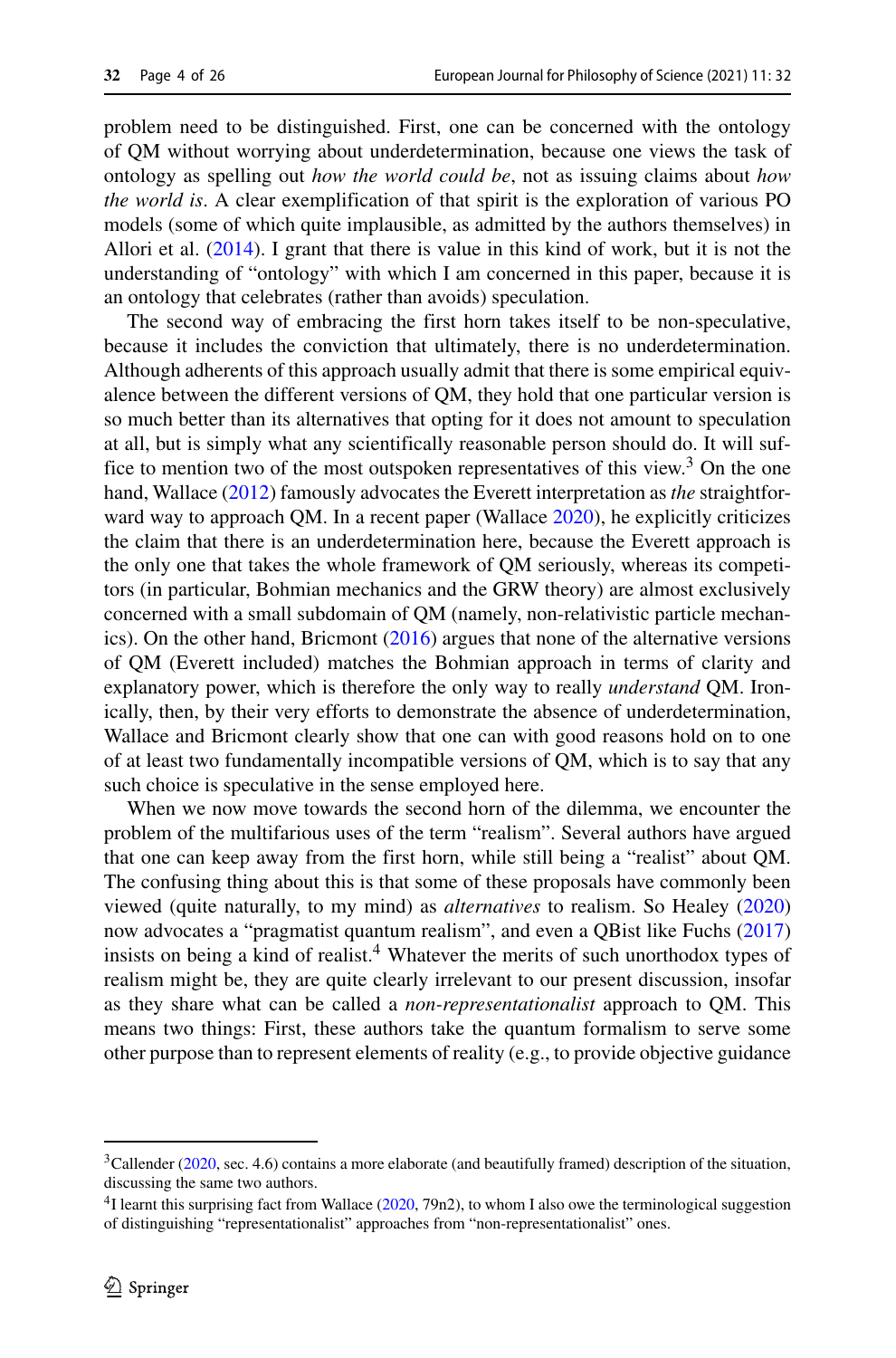for our beliefs). Additionally (and in contrast to some representationalists who share this attitude towards the *standard* quantum formalism), they refuse to propose any alternative formalism that *does* represent elements of reality, so as to account for the success of  $QM$ <sup>[5](#page-4-1)</sup>. In other words, they reject the very idea of quantum ontology and thereby fall prey to the second horn of the dilemma.

The same applies (although less obviously) to the information-theoretic approach to QM advocated by Bub [\(2016\)](#page-24-8). I say less obviously, because this approach can be given a realist (even representationalist) interpretation, along the lines of *informationtheoretic structural realism*, as developed by Ladyman and Ross [\(2007,](#page-24-9) [2013\)](#page-24-10). In conjunction with their attempt to dissolve the measurement problem (Ladyman and Ross [2007,](#page-24-9) subsec. 3.7.4), one might hope that they succeed in navigating between the two horns of the dilemma. However, I have recently shown that such hopes are unfounded, because Ladyman and Ross's allegiance to Niels Bohr's views on QM pushes them too far towards the second horn (Egg [2019\)](#page-24-11).

This leaves us with responses to the dilemma that rely on some kind of *selective realism*. These are set within a representationalist understanding of QM, but seek to delimit the resulting ontological commitments so as to avoid speculation. The question then becomes whether the resulting commitments are substantive enough to constitute an interesting quantum ontology. The answer is clearly negative in the case of Hoefer [\(2020\)](#page-24-12), who essentially excludes the entire class of distinctively quantum theoretical claims from realist (and, consequently, representationalist) treatment. By contrast, Cordero [\(2001\)](#page-24-1) and Saatsi [\(2019,](#page-25-3) [2020\)](#page-25-4) recognize the impressive empirical success of QM as a strong motivation for some kind of representationalism in the quantum domain, but the ontological payoff of their approaches remains unclear. As we will see in Section [4,](#page-10-0) Saatsi dissociates the representational role of quantum notions from what he calls *truth-content realism* by denying that we are able to identify the referents of these notions in a non-speculative way. Accordingly, his *progress realism* remains silent on matters of quantum ontology. Cordero is more optimistic and even gives some concrete examples of what might constitute a non-speculative ontology of QM, but Callender [\(2020\)](#page-24-7) has recently accused these examples of either not being genuinely quantum physical or of being subject to underdetermination (and therefore being speculative) after all. It thus seems that we are still missing a convincing proposal for a non-speculative quantum ontology.

## <span id="page-4-0"></span>**3 Non-fundamental ontology**

As will become clear in Section [5,](#page-16-0) I actually think that much of Callender's criticism of Cordero's proposal is unjustified. In that sense, my own proposal is very close to Cordero's, and I am happy to adopt the label Callender uses for designating its central element: "textbook quantum mechanics" (henceforth TQM). The key idea is

<span id="page-4-1"></span><sup>5</sup>I am indebted to an anonymous referee for helping me clarify my understanding of (non-)representationalism.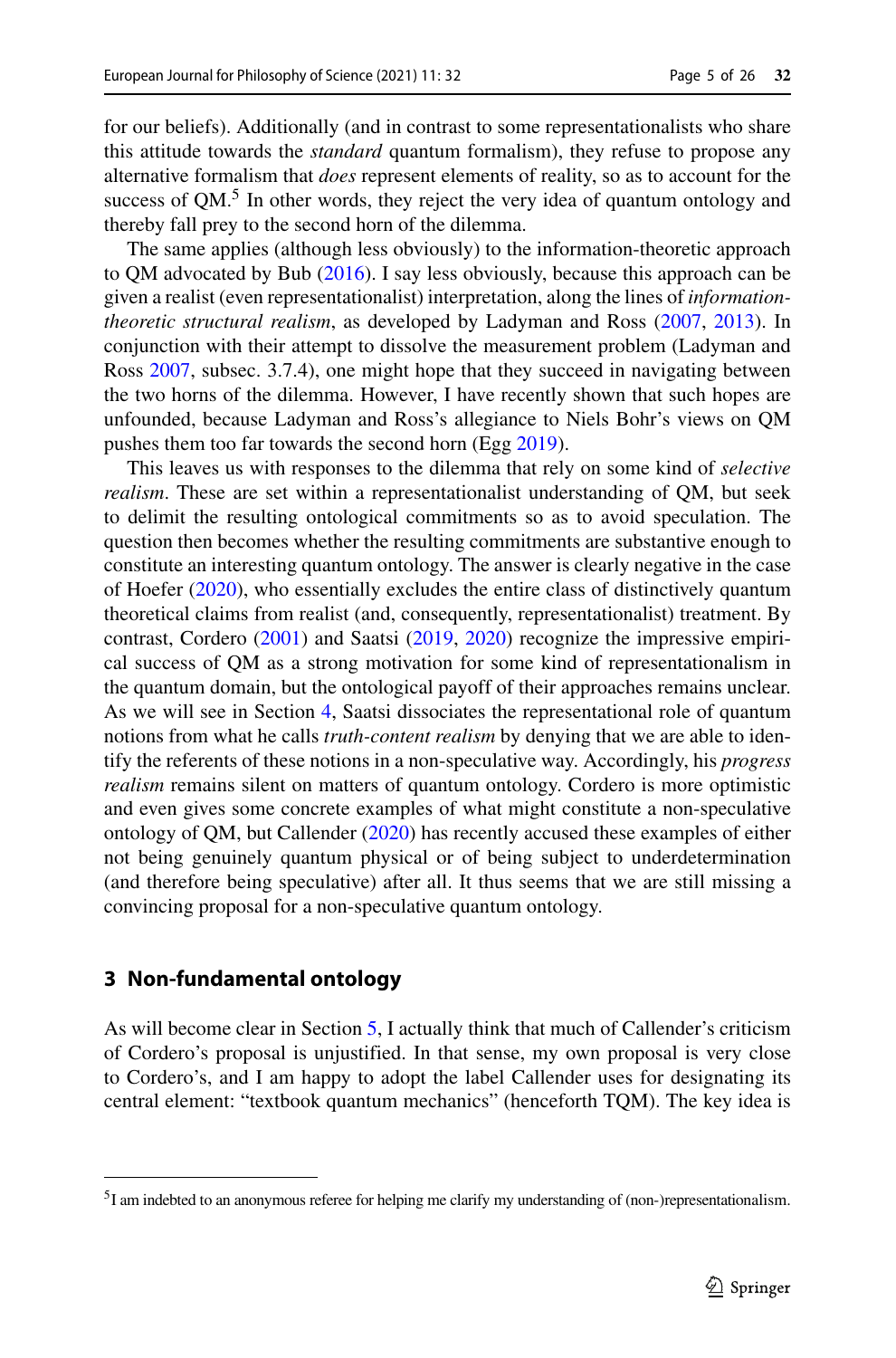that ontology should be informed by our best current theories<sup>[6](#page-5-0)</sup> and that what makes QM one of our best (i.e. empirically most successful) theories is not any of its ontologically kosher (speculative) formulations, but the somewhat messy and recipe-like form in which it appears in textbooks. Hence TQM should be taken ontologically seriously.

Given the wide variety of QM textbooks on the market, TQM is obviously not a precisely defined set of descriptions or models, let alone a clearly circumscribed theory. Nevertheless, there are several uncontroversial examples of scientific achievements that any version of QM must be able to reproduce. A considerable part of my case for a non-speculative quantum ontology, understood as an ontology of TQM, will therefore consist in a discussion of such examples (see Sections [4](#page-10-0) and [5\)](#page-16-0). But the first task is to introduce the most important general features of my approach and to dispel some initial worries that it might generate.

## <span id="page-5-2"></span>**3.1 Effective realism about textbook quantum mechanics**

To many readers, TQM will seem like the last place to look for a serious ontology. After all (they will say), the ontological confusion prevalent in QM textbooks was one of the main reasons for developing the different alternative approaches to QM, so turning back to TQM is the very opposite of ontological progress. This way of thinking, however, rests on a failure to properly distinguish ontology from *fundamental* ontology. I fully agree that TQM does not offer us much guidance with respect to the latter (mainly because it does not solve the measurement problem), but this should not bother anyone who is aware that QM, understood as the kind of non-relativistic particle theory with which most of the debate referenced in Section [2](#page-2-1) is concerned, is not a fundamental theory anyway. Although QM is sometimes loosely classified as part of "fundamental physics", this can only mean that QM is fundamental *relative to* other parts of physics, for example condensed matter physics. However, the complaint that TQM is no guide to ontology stems from a preoccupation with fundamental ontology in an *absolute* sense, viz. an account of the basic building blocks of reality.<sup>7</sup> The kind of quantum ontology I am going to develop here is not fundamental in this sense.

<span id="page-5-0"></span><sup>6</sup>An anonymous referee has raised the question whether I think that it should be informed *exclusively* by our best current theories. The answer is a clear *no*. I am very sympathetic to the tradition of *experimental realism*, which emphasizes the direct ontological import of experimental work, independently of any inference from theory to reality (Egg [2018\)](#page-24-13). I realize, however, that this is a minority position, especially among philosophers of quantum physics. Therefore, I seek to keep my quantum ontology as independent as possible from any commitment to experimental realism. This includes recognizing the role of theory even for notions which I take to connect to reality predominantly through experiment, as is the case for the examples discussed in this paper. However, my concession to theory realism can only go so far; admittedly, I need to adopt a rather loose notion of "theory" in order for it to apply to TQM.

<span id="page-5-1"></span><sup>&</sup>lt;sup>7</sup>There are various notions of fundamentality in the contemporary metaphysical debate (see Tahko  $2018$ for an overview), but the only distinction that matters for the present context is the one between relative and absolute fundamentality. On any absolute understanding of fundamentality, it is wrong to expect fundamental ontology to be informed by a non-fundamental theory like QM.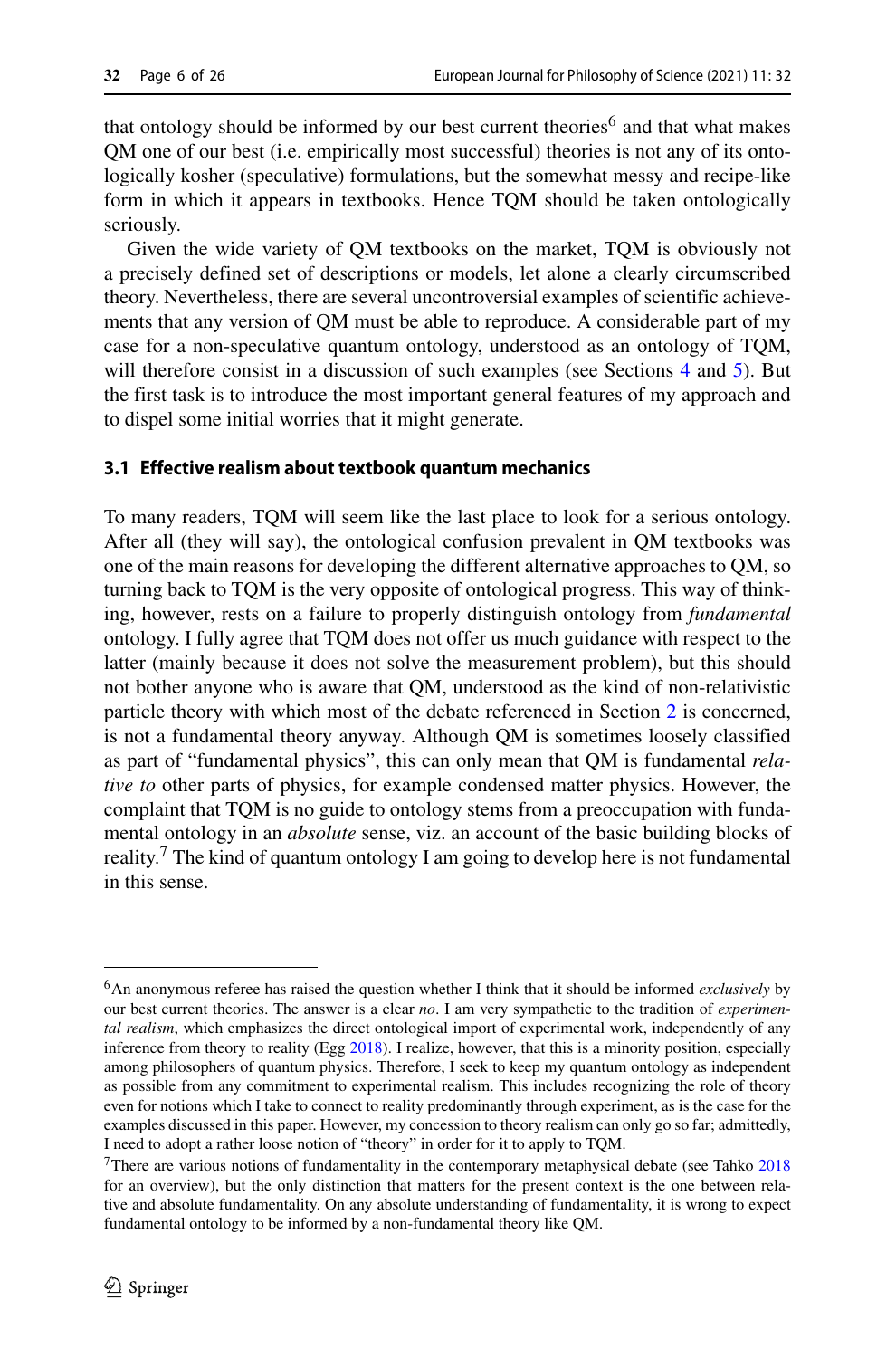This ties in with the current trend in the philosophy of quantum field theory (QFT) to question what Williams [\(2019,](#page-25-6) 233) calls "the standard interpreters' quixotic focus on fundamental structure". As far as relative fundamentality is concerned, everyone agrees that QFT is more fundamental than (non-relativistic) QM, but there is a growing awareness that it contradicts the very nature of QFT to regard it as fundamental in an absolute sense. Instead, it should be regarded as an *effective* theory, that is, as a low-energy limit of a more fundamental theory, just as QM is the low-energy limit of QFT. $8$  Building on earlier work by David Wallace, Williams [\(2019\)](#page-25-6) convincingly argues that QFT's non-fundamental character should not stop us from drawing ontological lessons from it. In the same spirit, I maintain that we should treat QM as a source of information about (non-fundamental or effective) ontology, and not saddle it with any pretence of fundamentality.<sup>[9](#page-6-1)</sup>

But what is the content of such an ontology? In the absence of a proper solution to the measurement problem, does TQM provide us with anything over and above a mathematical formalism and some rules on how to extract empirical predictions from it? To see how it does, one needs to realize that questions about the ontology of effective theories must be answered in *functional* terms. They cannot be answered by any reference to the *nature* of their theoretical posits, insofar as that would require knowledge about how these posits emerge from a fundamental theory, which is just what the effective theory does not provide. Instead, the posits of an effective theory are characterized by what they *do* (effectively), rather than by what they *are* (fundamentally). One might object that such a shift from *being* to *doing* takes us out of the domain of ontology. This objection leads us into a complex of meta-ontological disagreements, the proper treatment of which is beyond the scope of this paper. Let me just state that the approach to ontology taken in this paper is a functionalist one, which differs from the more traditional fundamentalist approach by acknowledging the value of spelling out what *X* does in response to the question of what *X* is. It seems to me that from a scientific perspective, this approach is far better motivated than its alternative, because it takes seriously the potential, but also the limitations of current, non-speculative science in providing us with an answer to the question of what there is. Our best scientific theories happen to be effective theories and these come with a functional ontology.

The notion of a functional ontology and the way in which such an ontology is present in TQM will become clearer (and hopefully more attractive) when we look at concrete examples. I will therefore return to these meta-ontological considerations in Section [5.3,](#page-20-0) where I will draw what I take to be the main lesson from the examples discussed in the present paper, regarding the question of how to think about ontology.

<span id="page-6-1"></span><span id="page-6-0"></span><sup>&</sup>lt;sup>8</sup>There is an important difference, of course: we do not (yet) know from what kind of theory our present QFTs emerge, whereas we do know quite well how QM emerges from QFT (see, e.g., Myrvold [2015\)](#page-24-14). The striking feature of the effective field theory programme is that the lack of knowledge about the underlying theory does not impair the reliability of the effective theory. In what follows, I will treat QM as an effective theory as well, in the sense that how it emerges from QFT won't matter for my discussion of its ontology. 9See Wallace [\(2020,](#page-25-2) sec. 5.6) for further criticism of "discussing nonrelativistic quantum particle mechanics *under the fiction that it is a fundamental and universal theory*".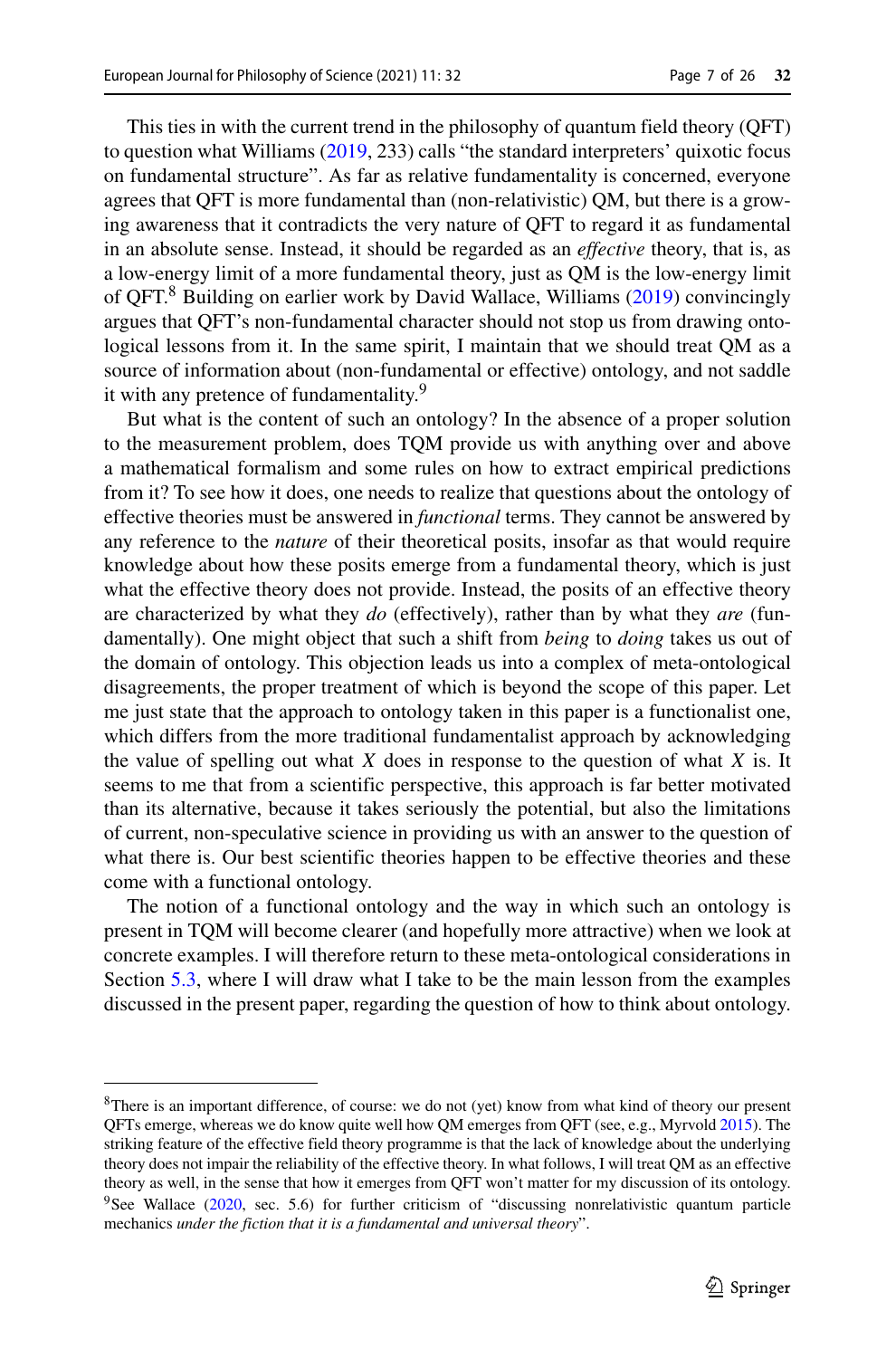In the meantime, the following general observation about TQM might serve as a first illustration: Many readers of QM textbooks will be familiar with the frustration of hearing much about "quantum systems" without ever being told *what a quantum system is*. The frustration is usually appeased by realizing that this does not really matter, because "quantum system" is merely a placeholder for *whatever it is that has a certain quantum state*. From a fundamentalist point of view, of course, the notion of a quantum state is no less obscure than "quantum system", but as far as functional ontology is concerned, the descriptions given by TQM are very detailed and precise: State vectors (or wave functions) codify the behaviour that quantum systems display in virtue of their quantum states in given experimental situations. This is the sense in which the ontology of quantum states is given by what they *do*, namely to bring about specific kinds of behaviour in the quantum systems that are in those states.

## <span id="page-7-1"></span>**3.2 A reductio for effective realism?**

Another worry about attributing substantive ontological content to effective theories is that it might lead to an unacceptable proliferation of ontological commitments. To use an infamous example, how can the effective ontologist avoid admitting that there is phlogiston, given that phlogiston theory effectively predicted and explained various phenomena? The answer is that it takes more than some empirical successes (impressive though they may be) to make for an effective theory. What marks a theory as *effective* is that it successfully deals with all the phenomena within a natural domain, where "natural" is usually spelled out in terms of a physical parameter (energy, for example) which needs to be in a certain range for the theory to be applicable. Phlogiston theory was abandoned because it did not meet that requirement.<sup>10</sup>

A more problematic example for the effective ontologist is the case of Newtonian gravity. Indeed, Ruetsche [\(2018\)](#page-25-7) uses this very example in a kind of *reductio* argument against Williams's effective realism (the view that we should be committed to the ontology of our effective theories). To put it briefly (and much less elegantly than Ruetsche): effective realism entails ontological commitment to gravitational forces, but general relativity tells us that gravity is not a force, hence effective realism is problematic. My response to this case is admittedly controversial and a full defense of it is beyond the scope of this paper, but the following remarks should at least make room for the idea that the reality of gravitational forces is not as indefensible as Ruetsche supposes.

My first observation in favor of this idea is just the old no-miracles argument for scientific realism: the impressive empirical success of Newton's theory of gravity *prima facie* justifies the belief that its central posits (namely gravitational forces) exist. And in contrast to the phlogiston case (and other examples standardly employed

<span id="page-7-0"></span><sup>&</sup>lt;sup>10</sup>This should not be taken as a response to a Laudan-style historical argument against scientific realism (in which context this example is most often discussed). The fact that phlogiston theory is not an effective theory in the relevant sense may not remove the force (if such there is) of a historical argument, because that fact may (at least for a certain period) not have been epistemically accessible to researchers at the time.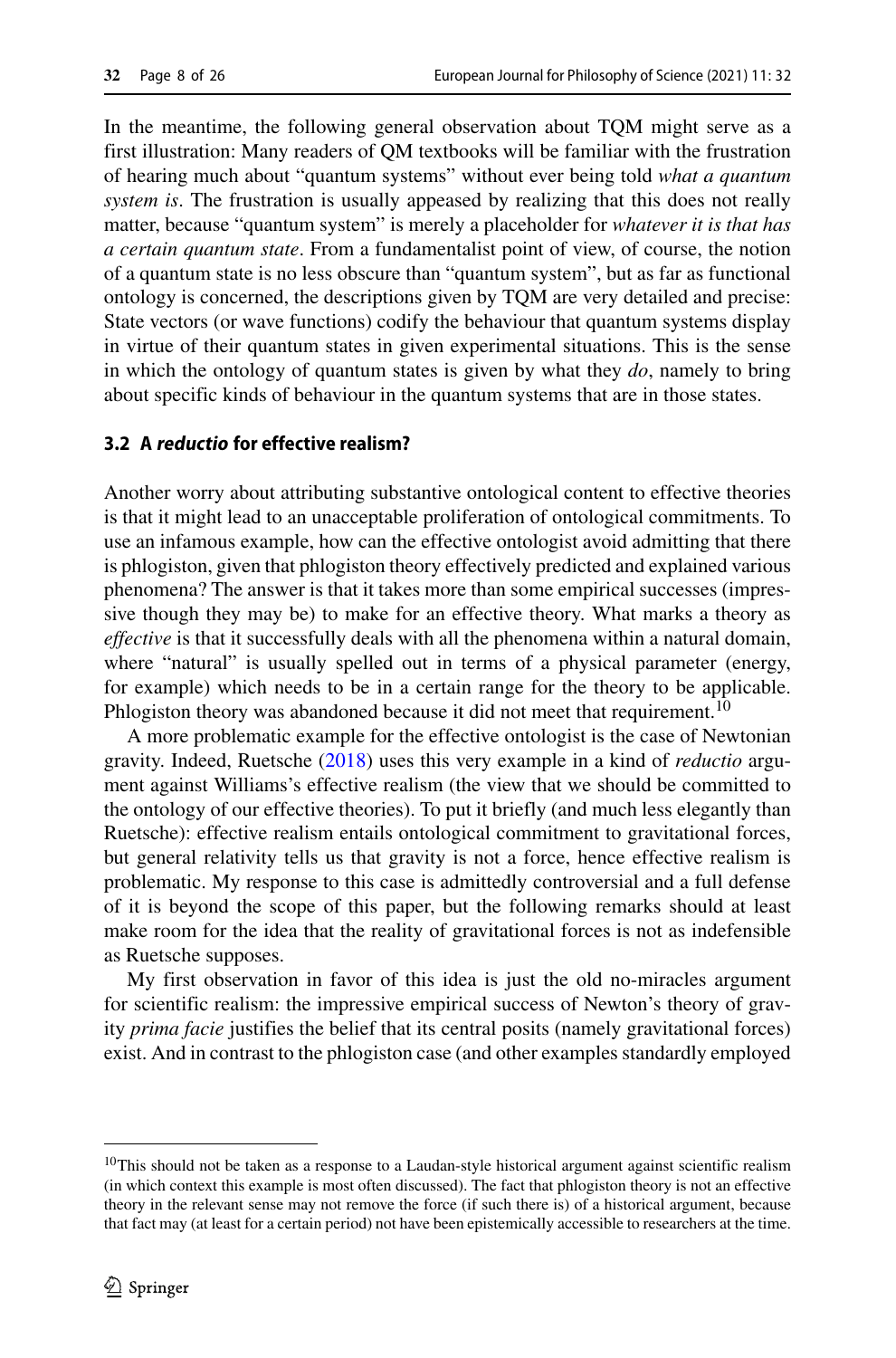by antirealists to counter the no-miracles argument), the success of Newtonian gravity is not confined to some limited historical period or to the simplistic applications found in introductory textbooks. As Bokulich [\(2016\)](#page-24-15) shows, Newtonian gravity is indispensable to significant parts of cutting-edge contemporary science, for example in physical oceanography.<sup>11</sup> Now Bokulich herself does not endorse realism about gravitational forces and criticises Wilson [\(2007\)](#page-25-8) for doing so, because "the explanatory power of a posit does not automatically license a realist conclusion" (Bokulich [2016,](#page-24-15) 275). Although I'm on Wilson's side in this controversy, I admit that there might be reasons to reject the inference from explanatory power to realism despite its *prima facie* plausibility. I will now examine those reasons, insofar as they are relevant to Ruetsche's criticism.

Traditionally, resistance to realism has often been specifically concerned with unobservable entities. However, we do not need to dwell on the question whether gravitational forces are observable (see Wilson [2007,](#page-25-8) sec. 3 for an affirmative answer). For if gravitational forces are unobservable in any problematic sense, then so is spacetime curvature. And since Ruetsche's argument is premised on the assumption that, according to general relativity, gravitational effects are actually a consequence of spacetime curvature (rather than produced by gravitational forces), lack of observability cannot be what underlies Ruetsche's non-realism about such forces.

Another traditional source of suspicion regarding gravitational forces concerns their supposed action at a distance. Newton himself famously spoke of a "great absurdity" when commenting on the idea "that one body may act upon another at a distance through a vacuum, without the mediation of anything else, by and through which their action and force may be conveyed from one to another".<sup>12</sup> It is not clear, however, that the rejection of action at a distance should undermine realism about forces. Even if one adopts a field-theoretic perspective on Newtonian gravity, which does away with action at a distance, one can regard gravitational forces as (perfectly real) effects of the field, in just the same way as we standardly think of electromagnetic forces in classical electrodynamics.[13](#page-8-2)

Presumably, Ruetsche's reason to resist realism about gravitational forces is that they are absent from our most fundamental theory of gravity (i.e., general relativity). Yet this alone cannot be sufficient, unless one were prepared to abandon

<span id="page-8-0"></span><sup>11</sup>This is also the reason why one cannot simply bypass Ruetsche's objection by restricting effective realism to *currently accepted* theories (as opposed to allegedly *superseded* theories like Newtonian gravitation). Bokulich's example demonstrates that Newtonian gravitation still is our *best current* theory for some relevant domains, and it is therefore a proper target for effective realism.

<span id="page-8-1"></span><sup>&</sup>lt;sup>12</sup>Letter from Newton to Richard Bentley, quoted from Janiak  $(2007, 128)$  $(2007, 128)$ . Interestingly, Janiak shows how Newton, despite not yet having the field concept at his disposal, could still maintain realism about gravitational forces while rejecting action at a distance.

<span id="page-8-2"></span><sup>&</sup>lt;sup>13</sup>There is a relevant difference between the (Newtonian) gravitational and the electromagnetic field, in that the latter propagates with a finite speed while gravity is supposed to act instantaneously. But even this type of action at a distance can be removed from Newton's theory without compromising the reality of gravitational forces (see, e.g., the semi-Newtonian models of gravity discussed in Walter [\(2007\)](#page-25-9)).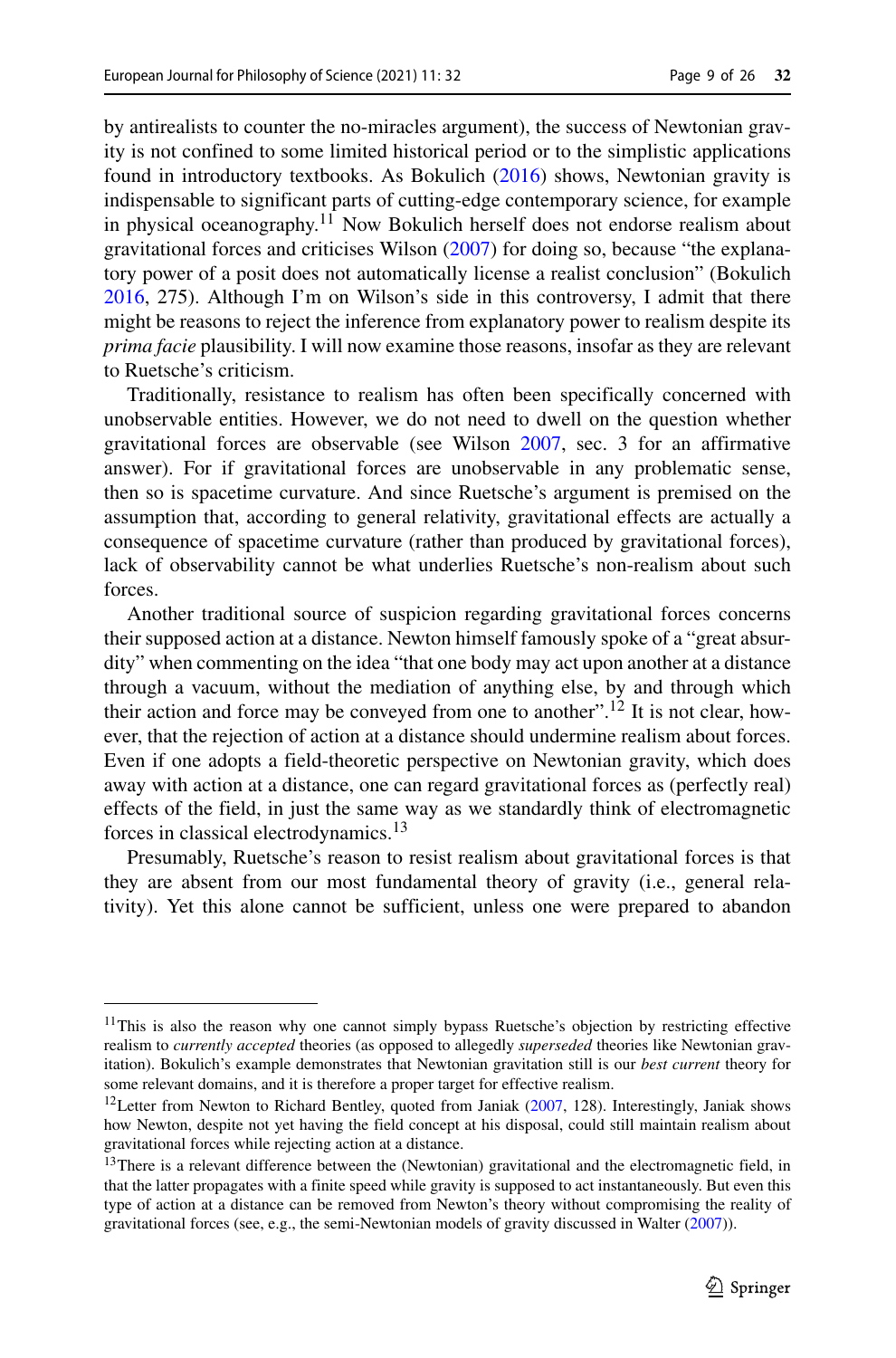realism about all of science except fundamental physics. Since this would be a very unattractive consequence, let us take a closer look at the move from a diagnosis of non-fundamentality to a denial of reality. For concreteness, consider viruses as examples of objects whose reality is well established, although they do not appear in fundamental physics. Before looking at the issue of non-fundamentality in more detail, let me set aside another issue that might motivate a difference in attitude concerning viruses compared to gravitational forces. It might seem that a kind of no-miracles argument for realism is much better justified in the case of viruses, because we possess much more knowledge of their properties than we do in the case of gravitational forces. This has to do with the fact that viruses are much more complex entities than forces and that they are responsible for a much larger variety of phenomena than gravitational forces. In response, I would first like to point out that the empirical success which fuels the no-miracles argument is not only a matter of variety of explained phenomena. Other dimensions of success matter as well, for example, reliability and accuracy of predictions. And in that respect, scientific applications involving gravitational forces are often more successful than the ones involving viruses (compare our ability to predict tidal phenomena to our ability to predict the development of diseases). Second, even if one grants that our knowledge of viruses yields more empirical success than our knowledge of gravitational forces, then a similar argument as the one concerning (un-)observability applies: To the extent that one deems the scientific payoff of our knowledge about gravitational forces too limited to justify realism, one should also abstain from realism about spacetime curvature, because it is similarly limited. Indeed, Bokulich [\(2016,](#page-24-15) 273) convincingly argues that invoking the heavy machinery of general relativity instead of Newtonian gravity would, in many cases, result in inferior explanations.

Be that as it may, the usual rationale for ascribing reality to viruses while withholding it from gravitational forces is that we imagine viruses to be composed of entities that do appear in fundamental physics (namely electrons and quarks), while gravitational forces are not composed of anything that is mentioned in general relativity. Instead, general relativity explains gravitational effects by something (namely spacetime curvature) that is not even in the same category as a force. However, it should be well known that the supposed composition relation between elementary particles and larger objects (such as viruses) is highly non-trivial and that the "particles" of fundamental physics in fact have so little in common with ordinary objects that it becomes doubtful to even place them in the same category (see, e.g. Healey [2013\)](#page-24-17). There are, of course, theoretical accounts of how certain configurations of quarks and electrons can give rise to viruses, but the same is true for the relationship between spacetime curvature and gravitational forces. The latter relationship is even straightforward enough to be included in an introductory course on general relativity, while the theoretical relationship between quarks, electrons and viruses depends on a rather complex combination of elements from quantum chromodynamics, nuclear physics, atomic physics and quantum chemistry. I therefore struggle to understand how one can claim that general relativity somehow excludes the reality of gravitational forces without admitting that the reality of viruses is likewise "excluded" by the standard model of particle physics.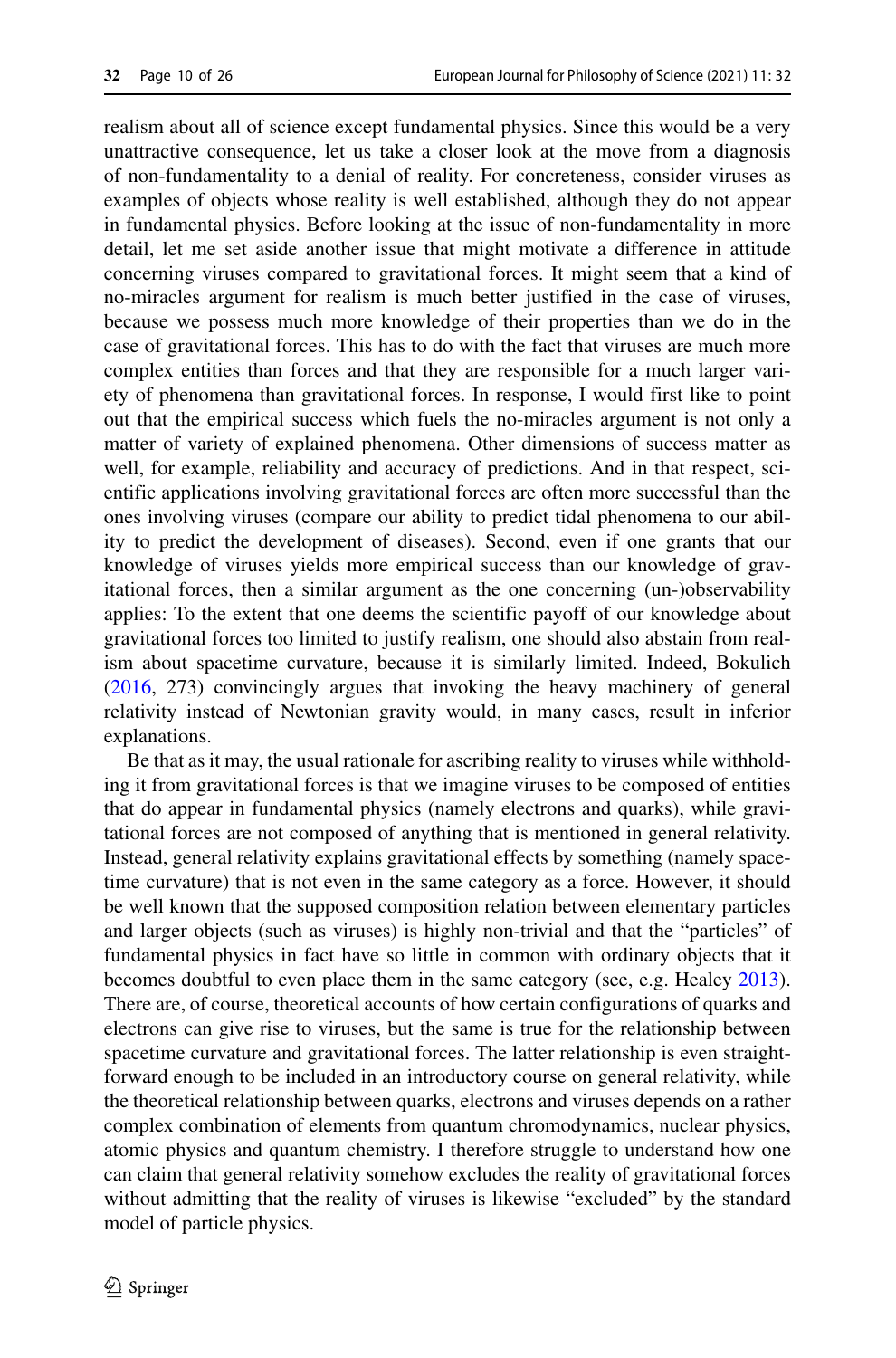As a last attempt to drive a wedge between the ontological status of viruses and gravitational forces, respectively, one might claim that the composition of elementary particles, although highly non-trivial and described by a patchwork of various theories, gives rise to actual viruses, whereas the Newtonian limit of general relativity, although comparatively simple mathematically, only gives rise to a certain structure that has the *appearance* of a gravitational force, but *is not actually* such a force. To respond to this point, one needs to remember the meta-ontological lesson of effective realism introduced in the previous subsection. According to the functionalist understanding of ontology that I am defending throughout the present paper, what it is to *be a force* is nothing over and above functioning *like a force* (in all relevant respects). In other words, to claim that what appears (to a very good approximation) in the Newtonian limit of general relativity only *appears* like a force without *being* a force is to insist on a difference that does not make a difference, which can only be justified by begging the question against effective realism.

To repeat, I do not expect the foregoing remarks to convince everyone of the reality of gravitational forces, but at least they should suffice to shift the burden of proof onto those who think that realism about gravitational forces is absurd, while realism about viruses is legitimate.

#### <span id="page-10-0"></span>**4 How to be a realist about spin**

#### <span id="page-10-1"></span>**4.1 The problem with spin**

To get a better grasp of the content and the justification of the quantum ontology I propose, it will be useful to consider an example that has been argued to pose particularly hard problems for any realism that seeks to find ontological content in TQM. As Saatsi [\(2020\)](#page-25-4) demonstrates, the quantum notion of spin, while being crucially involved in many of the most impressive explanatory and predictive successes of QM, is plagued by a serious underdetermination in terms of what the notion refers to according to the various versions of QM. I will now argue that this kind of underdetermination is not one that should deter us from realism about spin.

First, I should clarify what is (and is not) meant by "realism about spin". There is a sense in which such a realism is relatively uncontroversial: if "spin" is understood as just the state-independent property according to which, for example, "electrons have spin  $1/2$  and W bosons have spin 1", then spin is on a par with other stateindependent properties like mass and charge, whose reality is rarely disputed. Such a modest realism about spin would hardly call for a philosophical defense. On the other hand, "realism about spin" could also designate a thoroughly indefensible position, namely the view that the spin *component* along any given axis possesses a definite value at all times. This would contradict the uncertainty relations between spin components, which are part of any version of QM. To be viable, realism about spin components must incorporate these relations, and this leads to my positive proposal of what should be meant by "realism about spin": it is a realism about spin states (and their components) *insofar as they are assigned to quantum systems by TQM*. In other words, the claim is that the spin part of the quantum mechanical wave function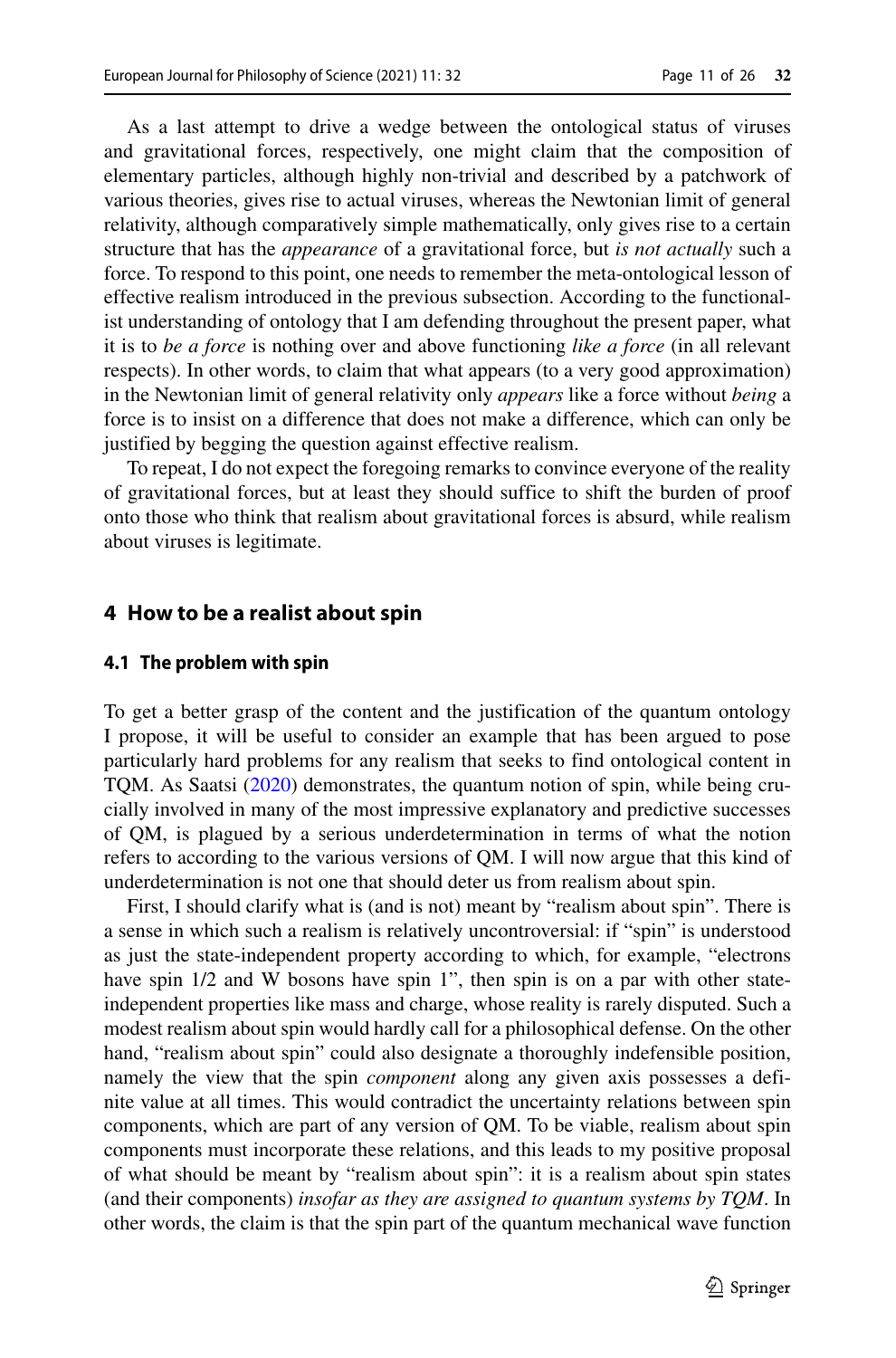refers to a real physical property.[14](#page-11-0) It is easy to see how this understanding of realism generates the problem of underdetermination to which Saatsi draws our attention: since the ontological status of the wave function is highly contested among the different versions of QM, the status of spin is likewise contested, hence realism with respect to it seems unable to avoid speculation.

To be sure, Saatsi himself thinks that a kind of realism about spin is well motivated, indeed almost unavoidable:

In relation to key realist criteria, spin surely ticks all the boxes, by virtue of being deeply explanatory, unifying, and even effectively manipulable. Hence, we should be realists about spin, as much as we are realists about any theoretical notion. (Saatsi [2020,](#page-25-4) 41)

Nevertheless, Saatsi takes the example of spin to undermine central knowledge claims about quantum ontology (encapsulated in what he calls *truth-content realism*), because in his view, such claims cannot stay silent about the speculative (in his terminology: "deeply" metaphysical) aspects of QM:

The challenge to truth-content realism is that it seems forced to buy into "deeply" metaphysical assumptions—assumptions that are epistemologically unwarranted by the realist lights—in trying to spell out what we claim to know about, e.g., silver atoms in a Stern-Gerlach machine. (47–48)

In line with the argument of the previous section, my initial response to this challenge is the simple reminder that surely TQM gives us *some* knowledge about what happens in a Stern-Gerlach machine without buying into any deep metaphysics. In fact, it is precisely this kind of functional knowledge that yields the explanatory and manipulative successes which, as we just saw, motivate even Saatsi to adopt some kind of realism about spin. Now one might argue that this kind of knowledge is too shallow for truth-content realism, because it only concerns aspects of QM (namely, its mathematical formalism and its empirical predictions) with which few antirealists would disagree. However, this would be to neglect the various ways (nicely summarised in Saatsi [2020,](#page-25-4) sec. 3.2) in which spin accounts for a wide range of phenomena in physics and other sciences, by means of descriptions that widely exceed the realm of our observations and yet do not depend on specifying *what spin is* in terms of fundamental ontology, but only in terms of *what it does*. For example, the impressive applications of nuclear magnetic resonance (NMR) surely depend on actual and precise (but non-fundamental) *knowledge* about nuclear spin and its

<span id="page-11-0"></span><sup>&</sup>lt;sup>14</sup>For reasons of exposition, I focus on the spin part for the moment. I also endorse a (properly selective) realism about the spatial part of the wave function, which will be discussed in Section [5.](#page-16-0)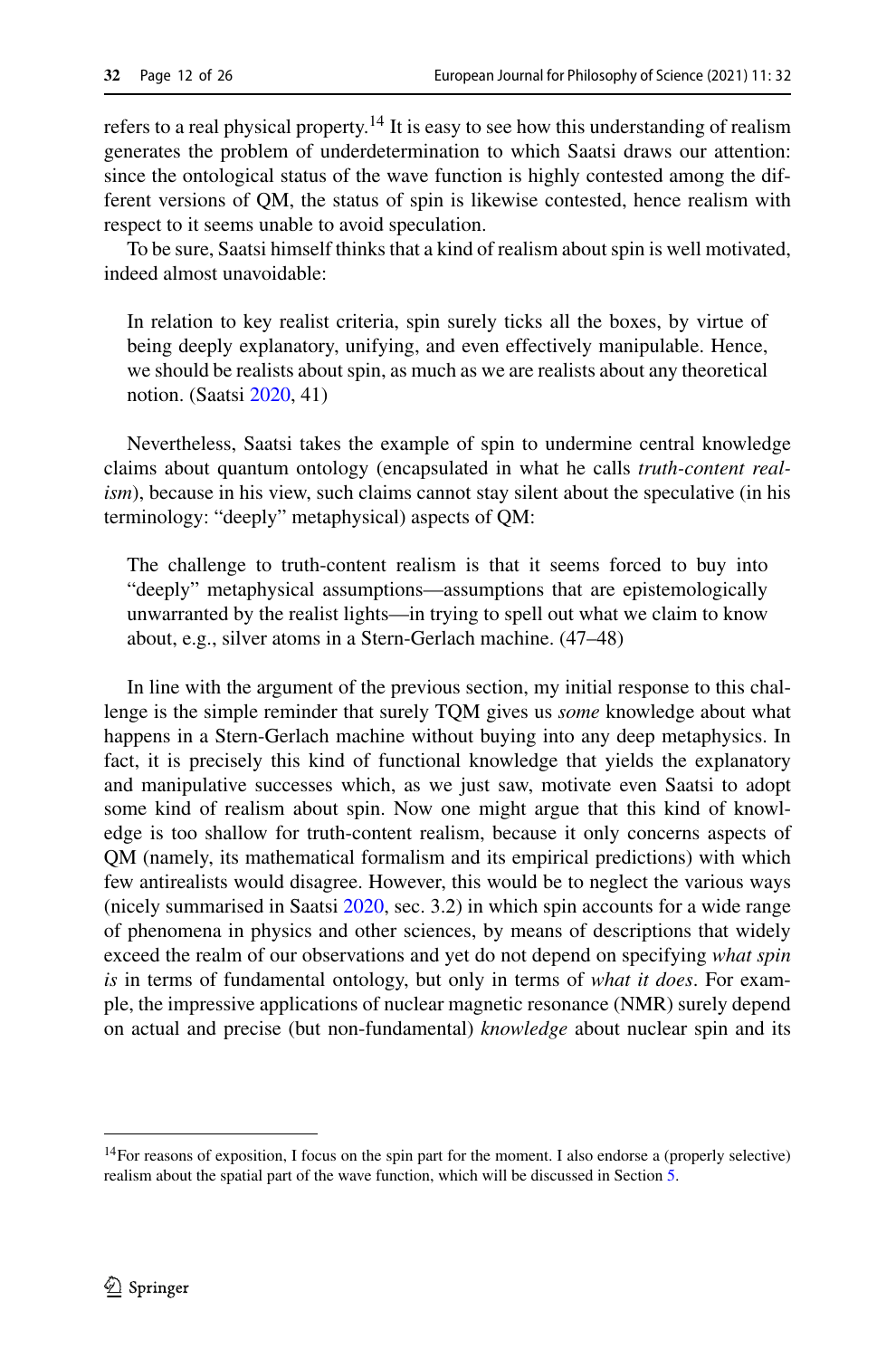behaviour in response to external magnetic fields. An important part of this knowledge comes from interpreting the formalism of TQM as a (functional, if not even causal) description of how physical systems in virtue of their spin states interact with their surroundings (and not from any "deeply" metaphysical description of spin). Of course, one can always insist on an antirealist construal of such knowledge claims, but then there is nothing special about spin, and the argument would boil down to a rather uninteresting *a priori* dismissal of truth-content realism.

At this point, the disagreement between Saatsi and myself may begin to look unsubstantial, for it seems to rest on the mere fact that my notion of "knowledge" and "truth-content" is somewhat broader than his. In other words, it seems that we both appreciate the value of an effective realism about TQM as introduced in Section [3,](#page-4-0) but merely differ in whether it should be classified as an instance of truth-content realism or rather some weaker kind of realism (such as Saatsi's *progress realism*).

However, there is more to Saatsi's criticism than just the suspicion that the knowledge given by TQM is too shallow to satisfy the demands of truth-content realism. His main point is that even in its shallowness, the content of TQM is subverted by the underdetermination that kicks in as soon as one tries to give a realist account of that content:

Spelling out the workings of a Stern-Gerlach machine along these lines leads to specific realist accounts of what it *means* to attribute spin-1/2 to an electron or a silver atom, so as to explain the Stern-Gerlach experiment. These accounts diverge radically from a face-value textbook reading of quantum mechanics, according to which electrons have an *intrinsic (non-classical) property* of spin-1/2, which silver atoms also have due to the way in which electron spins quantum physically combine to yield the atom's total spin, which affords the atom the property of intrinsic magnetic moment that interacts with the magnetic field to yield the observed outcome (after a measurement "collapse"). (47)

If I now attempt to show that, despite this apparent divergence between TQM and some realistic accounts of spin, there is a core content of realism about spin on which all such accounts agree, I cannot discuss all of them explicitly. To keep things manageable, I will focus the discussion on those proposals which differ most starkly in their ontological commitments. It can then be reasonably expected that a similar treatment will be able to accommodate less extreme proposals as well.

## <span id="page-12-0"></span>**4.2 Against underdetermination about the ontology of spin**

Let us start with the question what it is that *has* spin. TQM typically describes spin as a property of *particles*, but then adds that "particles" should not be understood in the classical sense of little bits of matter that always follow definite trajectories. Indeed, unless and until a measurement is performed, particles in TQM typically do not have definite positions, and their state is completely described by the wave function, which also incorporates the description of their spin state. Turning from TQM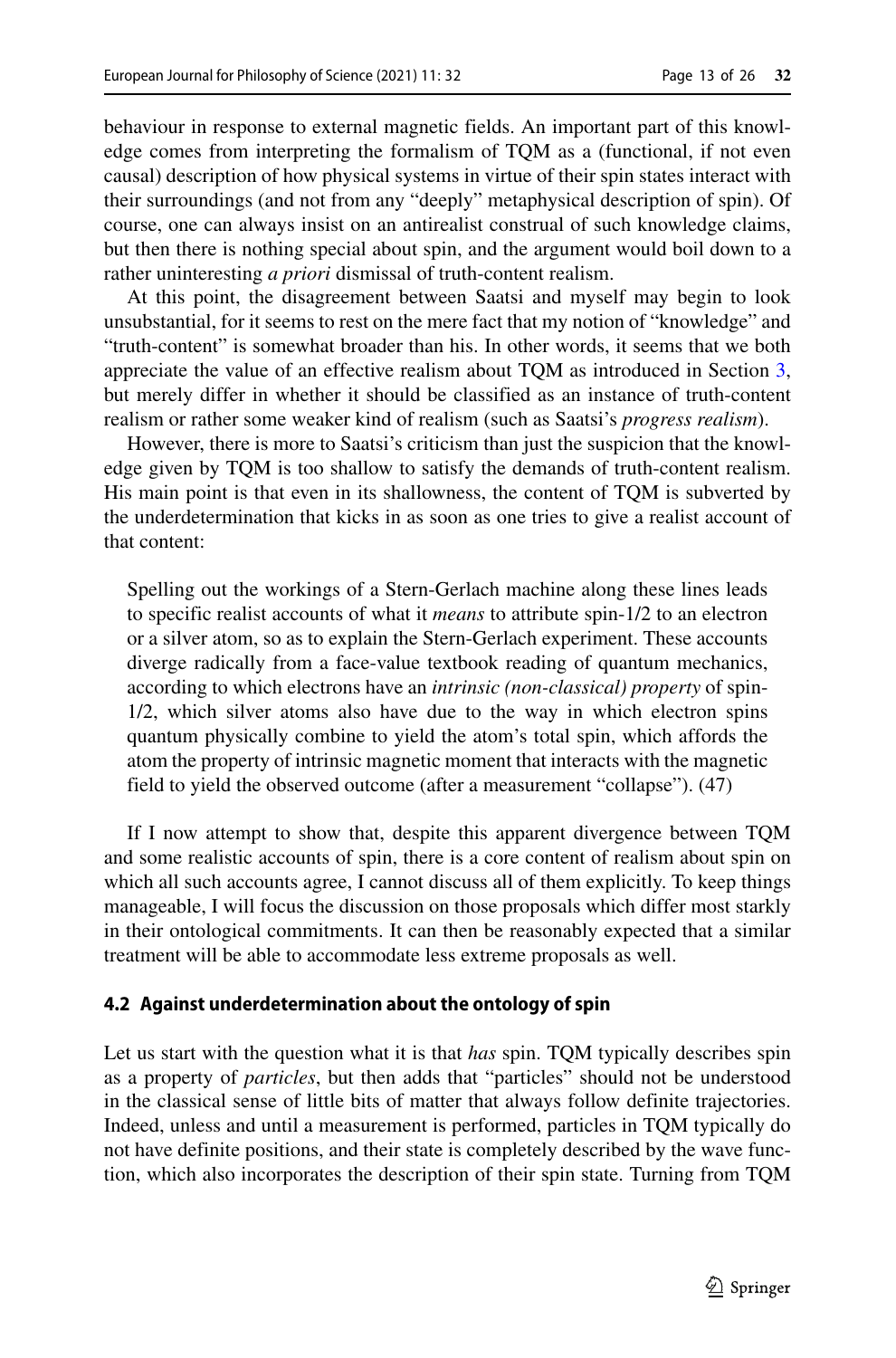to the ontologically precise versions of QM, this pre-measurement picture is retained in some variants (those that subscribe to some form of quantum state monism), but is sharply at odds with others, in particular those which postulate a primitive ontology (PO). As an example, consider the minimalist version of Bohmian mechanics, according to which the only properties that particles possess are their positions.<sup>15</sup> On this view, the wave function (including its spin part) is usually attributed a nomologi-cal (rather than ontological) role (Goldstein and Zanghì [2013\)](#page-24-18). Add to this a Humean outlook, according to which laws are nothing more than convenient summaries of regularities that obtain in the mosaic of particular facts, and you arrive at the kind of "Super-Humeanism" defended by Esfeld and Deckert (Esfeld and Deckert [2018b\)](#page-24-19), where spin no longer seems to be a real property. Nor is this a peculiarity of Bohmian mechanics; the same move is possible (though somewhat less motivated, see Egg and Esfeld [2015\)](#page-24-20) in PO versions of the GRW approach. It thus seems as if the reality of spin could not be part of a non-speculative realism about QM, due to an underdetermination between versions of the theory that include it and versions that do not (Vickers [2020,](#page-25-10) sec. 5).

But as it turns out, this impression is false. To see why, let us first recall the basic motivation for realism about spin, namely the notion's explanatory and predictive power, and let us note that this is not disputed by any serious account of QM. More specifically, I do not know of any minimalist Bohmian explanation of spin-related phenomena that seeks to *replace* what TQM teaches about spin. Rather, such explanations seek to *recover* the TQM account and to provide a firm ontological basis for it (see, e.g., Norsen [2014\)](#page-24-21). To better understand what this means, it is instructive to look at a recent exchange between Wilson [\(2018\)](#page-25-11) and Esfeld and Deckert [\(2018a\)](#page-24-22), in which Wilson accuses Super-Humeanism of being a kind of instrumentalism about "theoretical entities such as wavefunctions, fields, and spin properties" (429). Due to the undeniable explanatory role of such entities, this is problematic for anyone who accepts the no-miracles intuition (or, as Wilson (430) phrases it, the intuition "that explanation must be factive"). As good scientific realists, Esfeld and Deckert naturally share this intuition and defend themselves against the charge of instrumentalism by insisting that their view does not *eliminate* these features of the world, but *locates* them "in configurations of matter points and their change" (447). Since this is done by identifying their functional role, to say that these features are real (as opposed to mere instruments for prediction) is essentially to adopt the kind of effective realism I sketched in Section [3.](#page-4-0)

Still, the idea of *locating* spin in configurations of matter points and their change suggests that one might be a kind of realist about spin and yet insist that one's

<span id="page-13-0"></span><sup>&</sup>lt;sup>15</sup>There are versions of the Bohmian approach that stay closer to the TQM picture by viewing spin as an intrinsic property of the particles (e.g., Bohm and Hiley [1993,](#page-24-23) ch. 10). In keeping with my methodology sketched in the previous paragraph, I will disregard this variant, which also does not seem to have many supporters among contemporary Bohmians.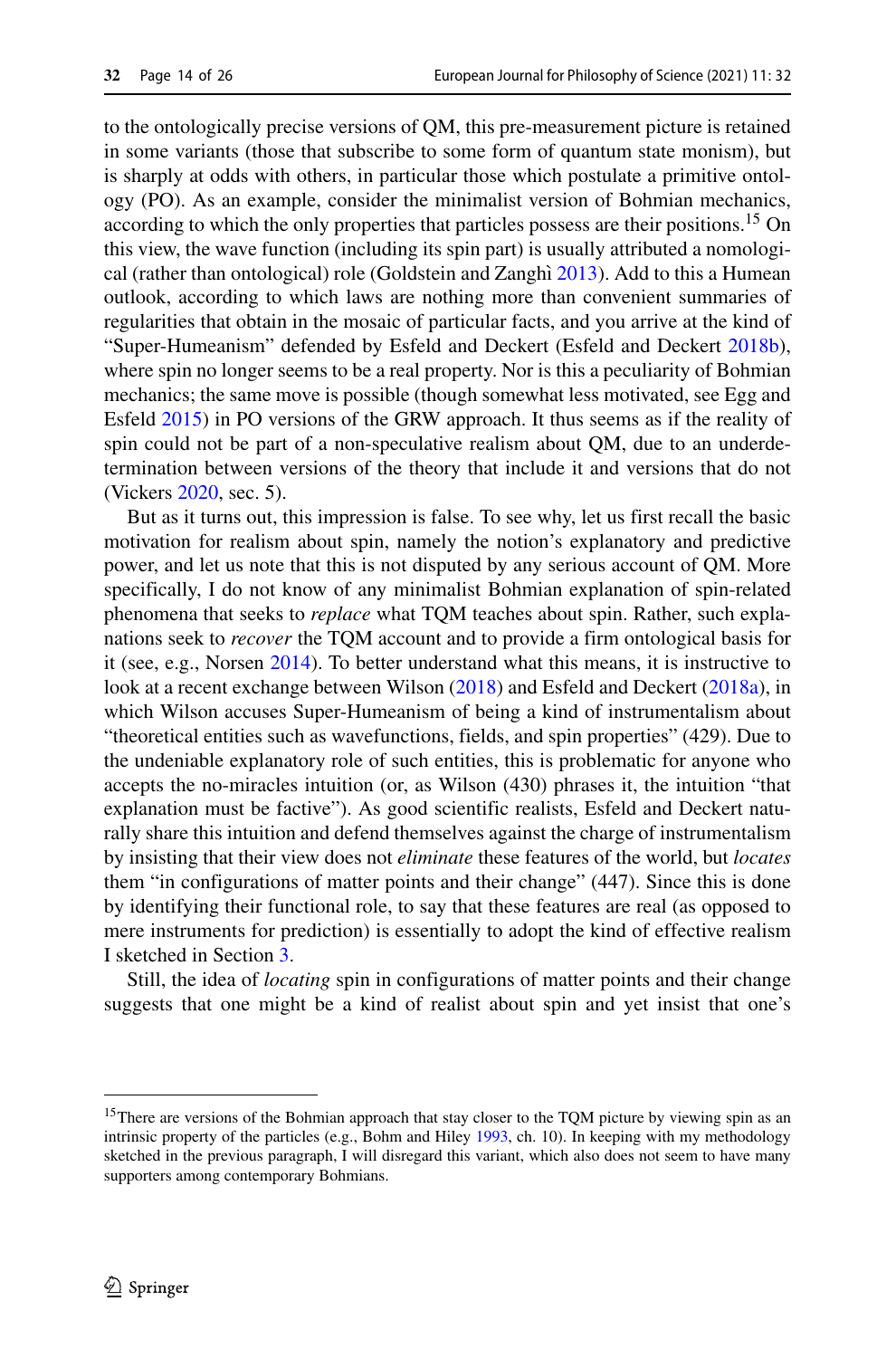ontology consists of nothing but these fundamental matter points, and does not include spin. For reasons discussed in Section [3,](#page-4-0) I find this use of the term "ontology" quite unfortunate, as it renders dubious the very idea of an ontology of QM (or of any other non-fundamental theory). But even if one accepts, for the sake of the argument, the proposal to equate ontology with fundamental ontology, it still does not follow that the supposed absence of spin from the ontology of Super-Humeanism creates an interesting underdetermination between different versions of QM. For according to this proposal, spin is denied ontological status on the sole ground that it is not fundamental, hence the alleged underdetermination affects *all* non-fundamental entities (from viruses to baseballs and beyond), which are likewise *located* in configurations of matter points and their change. Following Stanford's advice cited in Section [1,](#page-0-0) such general underdetermination should not be taken seriously in philosophy of science.

As a last attempt to find some relevant divergence between what different versions of QM tell us about the ontology of spin, one may argue that non-fundamentality is not the only reason to exclude spin from one's ontology. Since spin is part of the quantum state and since the latter has a nomological (or quasi-nomological), but not an ontological status in some PO versions of QM (including Super-Humeanism), there might be a specifically quantum mechanical type of underdetermination with regard to spin after all. I will respond to this worry in the context of what I call the *nothing-there* objection in Section [5.2.](#page-18-0)

#### <span id="page-14-0"></span>**4.3 Against underdetermination about wave function collapse**

The second locus of radical divergence between different versions of QM concerns the persistence of superpositions. According to so-called "collapse-theories", there is a physical process in the evolution of the quantum state that eliminates superpositions and thereby accounts for the uniqueness of measurement outcomes, whereas "nocollapse-theories" describe superpositions of quantum states as persisting and tell some other story about why we do not observe them directly. For a clear example of this contrast, let us look at the GRW (collapse) theory and the Everettian (manyworlds) interpretation as the main representatives of these two camps, and let us consider how they differ in their account of a Stern-Gerlach experiment that measures the spin of a particle whose spin state is in a superposition with respect to the direction along which the apparatus is oriented.

The GRW theory can be viewed as an improvement on TQM with its ad-hoc notion of "collapse upon measurement", by providing a clear account of when a "measurement" takes place and causes the quantum superposition to disappear. In the Stern-Gerlach case, this happens (with probability close to 1) when the particle, having passed the inhomogeneous magnetic field, interacts with the device that is supposed to measure whether it was deflected upward or downward by the magnet. (Strictly speaking, the device does not measure this, because there is no "upward *or* downward" prior to wave-function collapse. Up to this point, GRW and Everett tell exactly the same story about what happens in the experiment.) The collapse then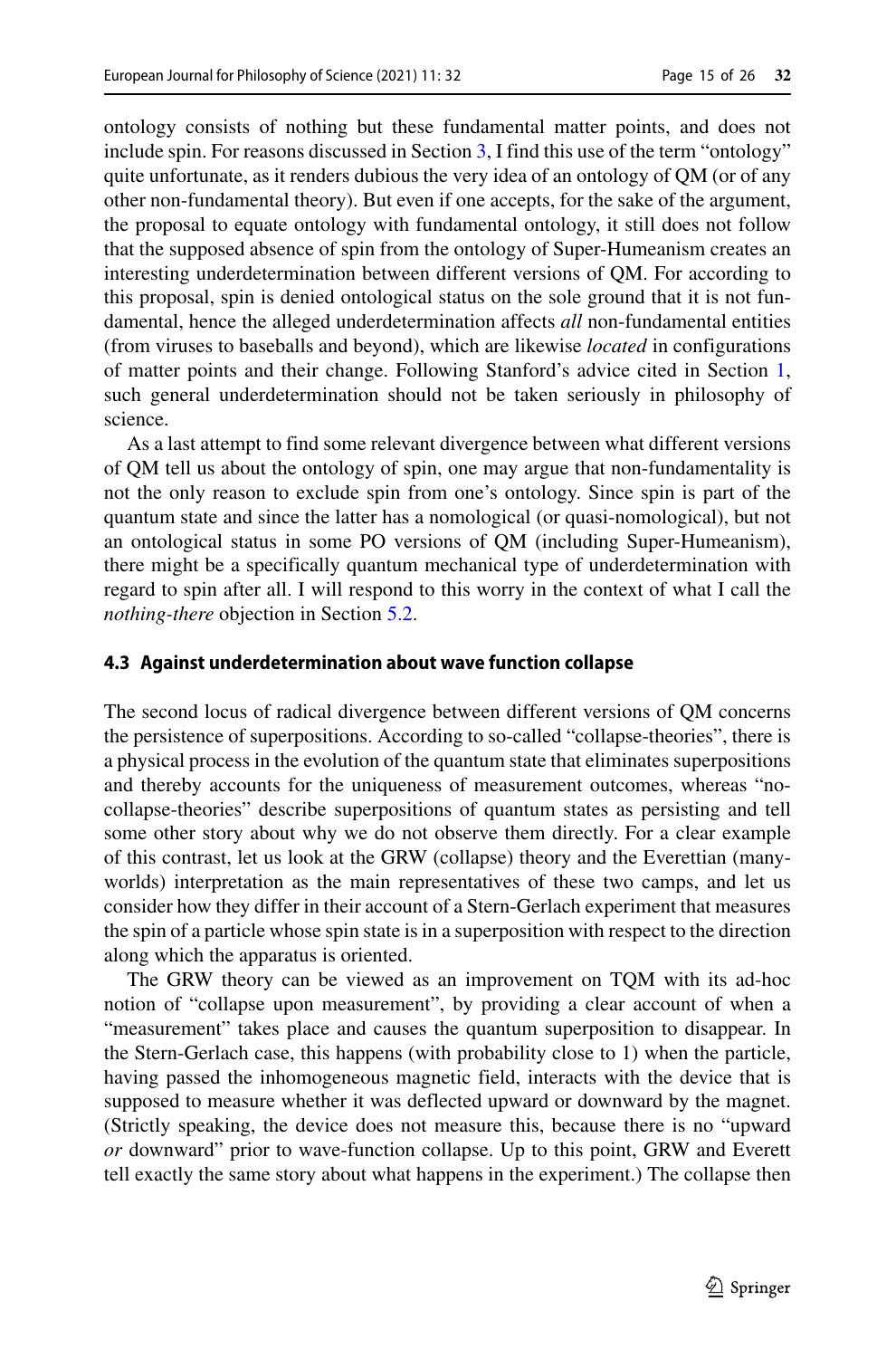ensures that there is no superposition of measurement outcomes, thereby accounting for our experience that measurements have definite results.<sup>[16](#page-15-0)</sup>

According to the many-worlds theory, the superposition of states persists until and beyond the end of the experiment. Contrary to the collapse story of GRW (and TQM), our experience of a unique measurement result (e.g., "spin up") is not due to the non-occurrence of the alternative result ("spin down"), but due to the fact that this alternative result obtains in a parallel branch of the universe that is (due to decoherence, for all practical purposes) observationally inaccessible from our branch.

So what kind of underdetermination does this difference between a collapse and a no-collapse view generate? On a certain reading of the many-worlds theory, it would seem that our knowledge about measurement outcomes is quite radically underdetermined: we should not believe a straightforward proposition like "the result is 'spin up' and *not* 'spin down' ", because on that reading of Everett, the correct thing to say would be "the result is 'spin up' and *also* 'spin down' ". However, this way of putting things can quite easily be dismissed. First, given the ubiquity of quantum processes in nature, this kind of underdetermination is again of no specific interest for philosophy of science: it also affects everyday claims like "my eyes are blue and not brown", for if Everett is right, then surely there exists some brown-eyed copy of myself in another branch of the universe. And anyway, there is a much more plausible way of understanding such statements in an Everettian context, by indexing them to the branch in which they are uttered (see Wallace [2012,](#page-25-1) ch. 7 for details). In that way, the Everettian and the collapse theorist will agree not only on a statement like "the result is 'spin up' ", but also on the statement "the result is *not* 'spin down' " (within the branch they are in).

This reduces the scope of the underdetermination problem to a rather limited part of the Stern-Gerlach process. We have seen above that the two accounts agree in their description of what happens before the collapse. We now realize that there is a plausible sense in which they also agree about what obtains once decoherence has done its job of generating (according to the many-worlds story) different branches with a unique measurement result in each of them.<sup>17</sup> And with respect to what happens in between these two stages, the remaining underdetermination does not look all that

<span id="page-15-0"></span><sup>&</sup>lt;sup>16</sup>This simple presentation glosses over a few subtleties. First, the exact point at which the number of involved particles gets large enough to (practically) ensure a GRW collapse depends on the specific experimental setup. In some cases, the collapse may not occur before a visual signal gets recorded in the nervous system of an observer (Aicardi et al. [1991\)](#page-23-5). Second, one might worry that the different ontologies that can be associated with the GRW theory (matter density, flashes, no PO) create an additional underdetermination. It seems, however, that this can be subsumed under the above discussion of spin in Bohmian mechanics, given the structural similarities between Bohmian mechanics and the PO-versions of GRW (Allori et al. [2008\)](#page-23-6). Finally, ongoing discussion of the so-called "tails problem(s)" (McQueen [2015\)](#page-24-24) may sustain the worry that collapse theories do not actually succeed in discarding superpositions. To the extent that this worry is cogent, it diminishes the ontological difference between GRW and Everett, and therefore attenuates the underdetermination problem to be discussed here.

<span id="page-15-1"></span><sup>&</sup>lt;sup>17</sup>See Rosaler [\(2016\)](#page-24-25) for a technical account of how decoherence ensures an effective collapse of the wave function, which is neutral with respect to the differing views on collapse (or absence thereof) at the fundamental level.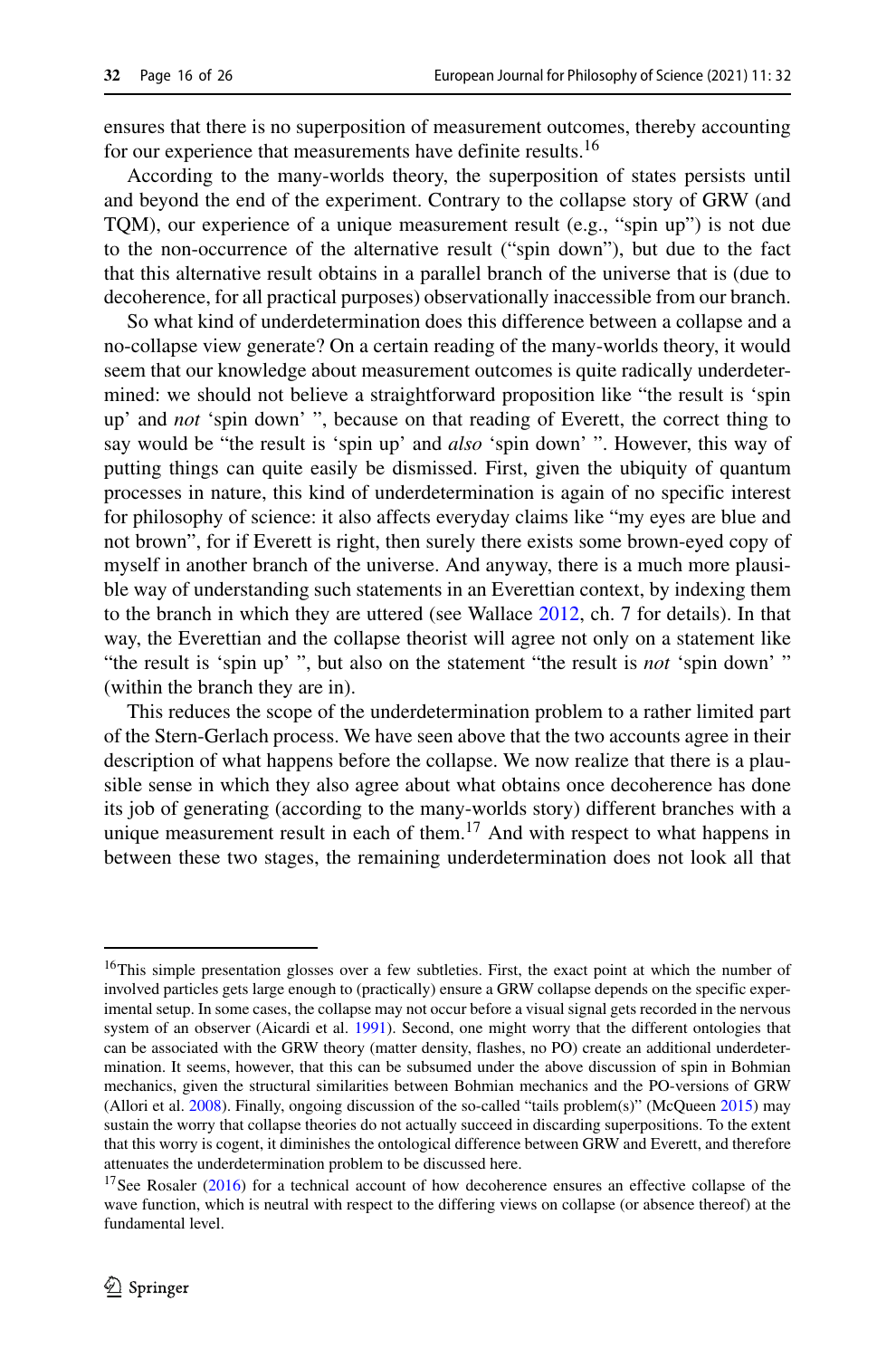worrying, because it is in principle (and—to an increasing degree—in practice) open to empirical investigation (Bassi et al. [2013\)](#page-23-7). It is therefore not overly optimistic to claim that future research will provide us with quite specific knowledge about the process in which a unique measurement outcome emerges from a superposed state in a Stern-Gerlach experiment.

Two caveats about this optimism are in order. First, there will be some inevitable vagueness in the knowledge just mentioned, regardless of whether the empirical inquiry turns out in favour of collapse or of no-collapse theories. In the former case, the vagueness will be due to the inherently stochastic character of the GRW dynamics, in the latter, it will stem from the non-fundamental nature of the branching process, which entails a certain context-dependence in the identification of decohering branches. But this is just what we should expect within the framework of a non-fundamental ontology, as discussed in Section [3.](#page-4-0) The second caveat concerns completeness claims that are sometimes made in connection with scientific ontology, to the effect that there are no parts of reality outside of what is described by science. The serious possibility of there being many worlds implies that the above response to the underdetermination problem can only succeed in a branch-relative sense, hence there is no non-speculative justification for any claim that the knowledge provided by TQM exhausts even the non-relativistic domain. In other words, while we can be sure that the results of our spin measurements are real, we cannot assert that seemingly incompatible alternative results are not also real (in a non-branch-relative sense).

## <span id="page-16-0"></span>**5 Discussion of further examples and objections**

## <span id="page-16-1"></span>**5.1 Callender's objections**

By looking at some other parts of TQM, this section seeks to give further substance to the idea of a non-speculative quantum ontology and to dispel some objections raised by Callender [\(2020,](#page-24-7) sec. 4.5) against Cordero's [\(2001\)](#page-24-1) version of realism about TQM. After setting aside examples that, although mentioned in some QM textbooks, are not truly quantum mechanical (such as basic claims about the shape and structure of the water molecule), Callender discusses three classes of phenomena to which a realist about TQM may want to commit himself ontologically:

- 1. semi-classical orbits (e.g., in the hydrogen atom),
- 2. quantum tunneling,
- 3. two-path interference.

In each case, Callender argues that TQM does not provide us with the kind of core description common to all versions of QM that would be required for a non-speculative realism.

The first part of my reply to these objections is to concede that some postulates that are widely recognized as elements of TQM may not be apt for realist interpretation. Just like any other contemporary scientific realism, realism about TQM needs to be selective in its commitments. One obvious motivation to withhold such commitment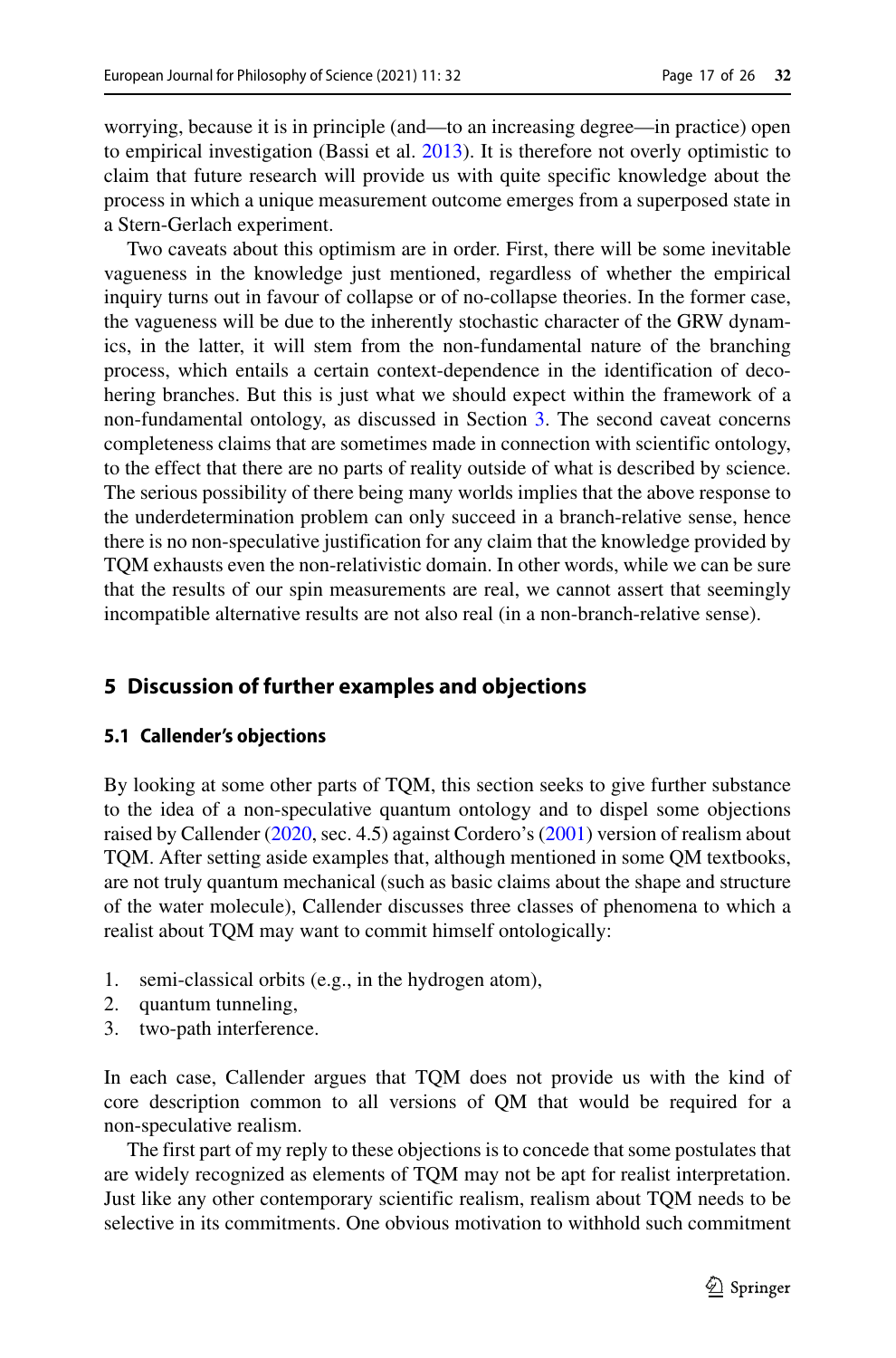obtains if the textbooks themselves caution us against taking a certain description at face value. This seems to be the case for well-known examples of semi-classical orbits; I know of no serious QM textbook that speaks of electrons "orbiting" the nucleus of an atom without adding some qualification that such talk is not to be taken literally. It is then neither surprising nor problematic for the realist that these orbits do not agree with the (speculative but literally intended) description of how Bohmian particles (let alone GRW flashes or matter density) behave.

A similar remark can be made with respect to Callender's third example (the twopath interference experiment), although in that case, the textbooks are generally less cautious about treating talk of particle trajectories literally. Indeed, Callender [\(2020,](#page-24-7) 70) is right to point out that the whole debate on allegedly "surrealistic trajectories" in Bohmian mechanics could only get started because the authors of the original attack (Englert et al. [1992\)](#page-24-26) assumed that TQM tells us something about the "real" trajectories.[18](#page-17-0) Some analysis is therefore needed to arrive at the proper assessment of what we should be realists about, given the TQM account of the two-path experiment. And it is precisely this kind of analysis that has been undertaken by defenders of Bohmian mechanics, in order to show that the trajectories predicted by their theory are not actually in contradiction with TQM (because the latter does not really say anything about particle trajectories), but only with some pretheoretical assumptions about what is measured in a position measurement.

Before turning to the second example on Callender's list, let me take a step back and admit that my response so far has not yet identified any positive ontological content of TQM; it has merely shown that a properly selective realism about TQM need not entail any problematic ontological commitments. But is there any positive ontology to be found in the textbook treatment of these cases? I suspect that the answer is "no" for the case of semi-classical orbits, but I will now argue for an affirmative answer in the other two cases.

Discussing the phenomenon of quantum tunneling, Callender stresses the discrepancy between "the minimal implication found in the textbooks on the most canonical system, namely, that *something is reflected*" and the Bohmian treatment, according to which "there is nothing *reflected* at all" (69). Again, the proper response to this problem starts by being appropriately selective in one's realism about TQM, but this time, this first (negative) part of the response immediately leads to a positive statement of TQM realism. As it turns out, Callender himself (in a footnote) indicates how this is to be reached:

I admit that this example is an artifact of an inadequacy of the textbook treatment of tunneling. The normal textbook treatment via plane waves is flawed: it's not clear how such stationary states justify talk of entities moving from the left and so on; worse, these waves are not renormalizable, so they aren't physical. A better treatment is possible (see Norsen [2013\)](#page-24-27). (69n2)

<span id="page-17-0"></span> $18$ See Solé ([2017\)](#page-25-12) for an up-to-date account of that debate. The lessons that are relevant for present purposes can, however, already be found in Barrett [\(2000\)](#page-23-8).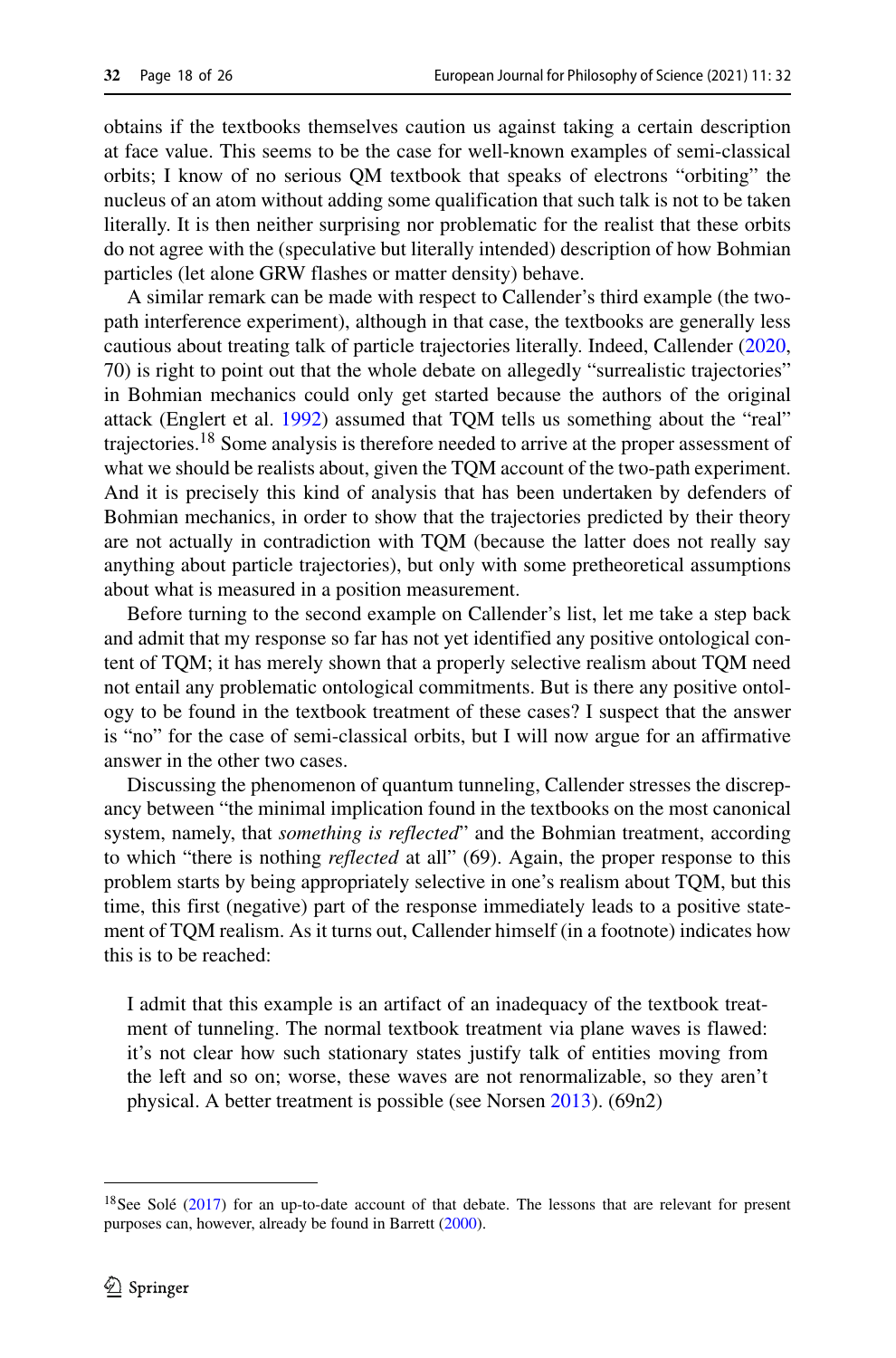This "better treatment" replaces the (unphysical) plane waves with normalizable wave packets and is therefore clearly the account to be favoured when it comes to drawing ontological conclusions from TQM. Now one of the upshots of Norsen's account is that the discrepancy noted by Callender disappears, because within this approach, some Bohmian particles (along with a part of the wave packet) are indeed reflected at the potential barrier. This is, however, not the most important point for our present purposes, because of course, the Bohmian particles are still not part of the non-speculative ontology we are after. Instead, the crucial aspect of Norsen's paper is the indispensability of the wave packets even for a Bohmian treatment of this phenomenon, which suggests that it is these wave packets that are the proper target of a non-speculative ontological commitment, in the same way as spin was argued to be such a target in the previous section.<sup>[19](#page-18-1)</sup> Let me stress again that the success of this response does not depend on the fact that the motion of the Bohmian particles in this case happens to coincide with the motion of the wave packets, but on the fact that (as explained in Section [4.2\)](#page-12-0) any Bohmian who seeks to resist a rather general kind of instrumentalism should endorse some kind of realism about the wave function. This becomes important when we now turn back to Callender's third example.

## <span id="page-18-0"></span>**5.2 The nothing-there objection**

Just as in the case of tunneling, wave packets play an essential role not only in the TQM approach to the two-path experiment, but in the Bohmian approach as well (cf. Barrett [2000\)](#page-23-8). On the same grounds as before, I therefore consider these wave packets as part of quantum ontology. This, however, raises a worry that may have lingered in the mind of the reader since Section [3,](#page-4-0) but becomes particularly pressing in the context of this example. I call it the *nothing-there* objection, and it stems from the potentially dubious ontological status of the wave function in Bohmian mechanics (and other PO theories). Even if my argument in Section [4.2](#page-12-0) has succeeded in convincing the Bohmian that some reality must be granted to the wave function, she might still insist that the wave function is not and cannot give rise to something that *is there* (or, in the jargon of the debate, to a "local beable").<sup>20</sup> One problem is that the wave function in general lives in a high-dimensional configuration space instead of ordinary space, but even in the one-particle case, one might deny local beable status to the wave function, such that there still seems to be an underdetermination: according to my TQM-based story, there is a wave packet on each of the two paths, whereas according to the Bohmian story, there is a particle on one path, and simply nothing on the other.

<span id="page-18-1"></span><sup>&</sup>lt;sup>19</sup>I wish to remain neutral on wider applications of such indispensability considerations, in particular with respect to the indispensability of mathematics. Therefore, my claim is only that indispensability responds to the kind of underdetermination worry that concerns us here, not that it is, in and of itself, a sufficient condition for realism.

<span id="page-18-2"></span><sup>&</sup>lt;sup>20</sup>See Egg  $(2017)$  for a general defense of the idea that some local beables can be derived from the wave function.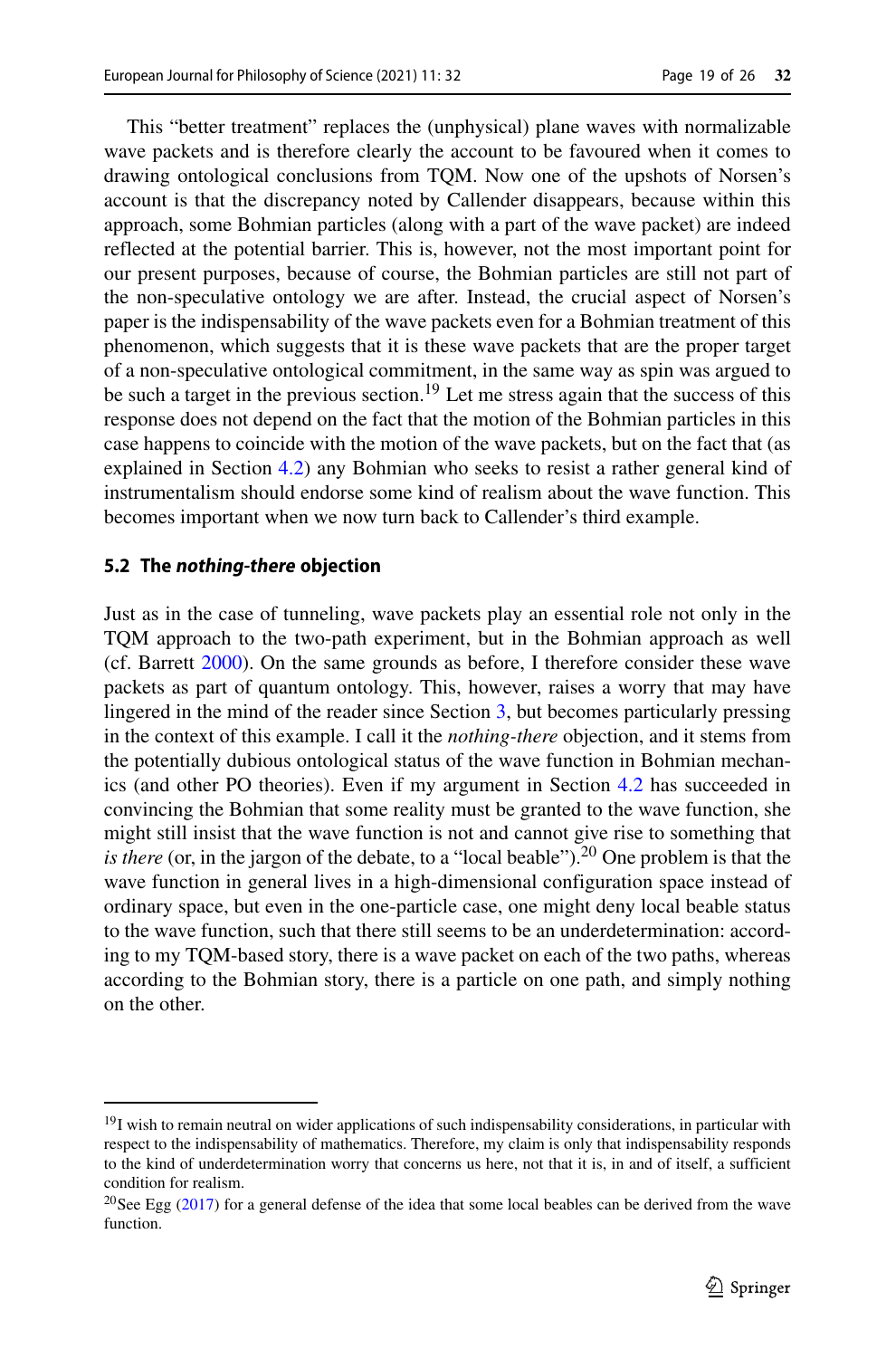In my view, this objection rests on an implausible separation of ontology from dynamics that one often encounters in presentations of the PO approach and which has been forcefully criticized in a recent paper by Wayne Myrvold:

The most serious danger [of the PO approach], though, it seems to me, is the danger of sliding into thinking that there is a two-step process. *First,* one posits an ontology, with no dynamical assumptions, that is, no assumptions about how it behaves, and *then* one posits a dynamics for it. . . . The problem with this is that, until we have said something about how the purported ontology acts, we haven't yet given sense to the claim that it is there at all. What it is for an object to occupy a region of space, or, indeed, to have any sort of spatial relations to anything, is for it to do something there—exclude other objects, or reflect light, or something of the sort. (Myrvold [2018,](#page-24-29) 104–105)

The inadequacy of separating ontology from dynamics becomes particularly salient in the delayed-choice variant of the two-path experiment, in which a detector is used to determine which path the particle has taken (see Barrett [2000,](#page-23-8) sec. 5 for details). Due to the non-local dynamics of Bohmian mechanics, it can happen that a particle triggers a detector located on the path it has *not* taken! To use Myrvold's terminology, the particle does not really occupy the region of space in which the theory says it is, because the region where it does something (in this case, trigger a detector), is somewhere else. Granted, the theory has a coherent story to tell about the particle's location and the non-local effect it has on the detector, but it is only in a highly technical sense that the particle "is there" while there is allegedly "nothing there" where it produces its effect. If we want to hold on to the ordinary sense of "being there" from which the *nothing-there* objection derives its force, we should acknowledge that there is something where the detector is triggered. This is the so-called empty wave packet, which is just what TQM postulates as well.

One might think that this response fails in the multi-particle case, because the wave packets are then not located in ordinary space, but in configuration space. However, this would again be to insist on an inappropriate notion of "location". Insofar as the wave packets affect detectors (or other ordinary objects), they do indeed occupy regions of ordinary space, hence they "are there" in the ordinary sense of the term. Incidentally, the wave packet's *being there* in virtue of its *doing something there* is yet another illustration of the kind of functional ontology introduced in Section [3.1.](#page-5-2)

This functionalism-inspired identification of *being there* with *doing something there* will strike some readers as too strong, as it essentially makes action at a distance metaphysically impossible.<sup>[21](#page-19-0)</sup> I agree that action at a distance should not be ruled out *a priori* (not least because the realism about wave-function collapse defended in Section [4.3](#page-14-0) in some situations involves a kind of action at a distance), so perhaps the above identification should be replaced by a one-way conditional, such that *doing something there* is only a necessary, but no longer a sufficient condition for *being there*. As far as I see, this does not undermine realism about the empty wave

<span id="page-19-0"></span> $21$ I am indebted to an anonymous referee for drawing my attention to this consequence.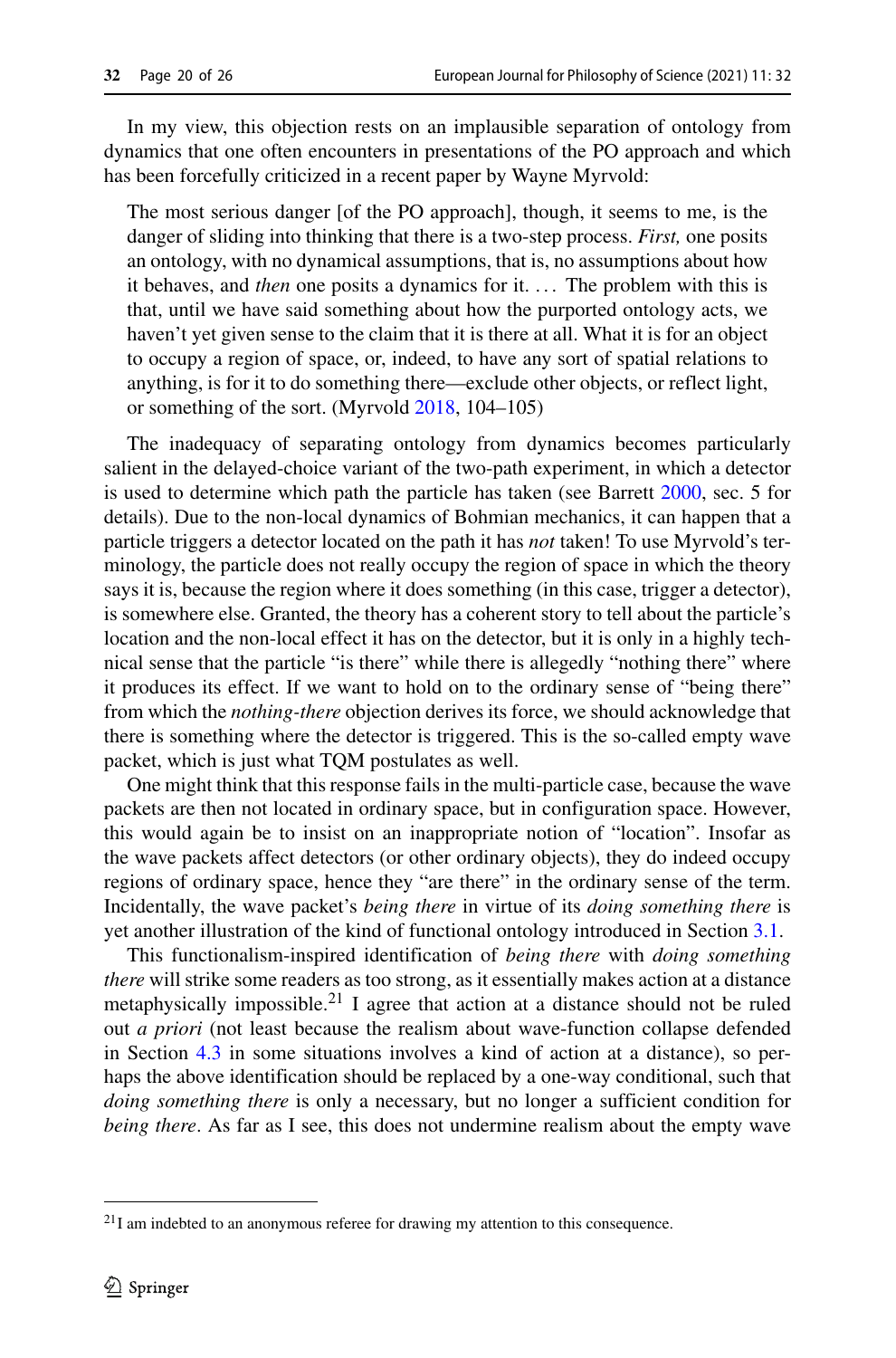packet. Consider first the multi-particle case just discussed. Here the cost of denying the existence of a wave packet at the location of the detector goes well beyond the simple acknowledgment of action at a distance, because it is not even clear what should be meant by the "distance" between the wave packet in configuration space and the detector in ordinary space. Let us therefore focus our attention on cases of action between objects in ordinary space. Traditionally, the most prominent motivation for countenancing the possibility of action at a distance is Newtonian gravity (to the extent that one considers a Newtonian world metaphysically possible). I am sympathetic to that motivation, but I do not think it translates very well to the case of the Bohmian account of the two-path experiment, so as to obviate the need for there being an empty wave packet. The first difference between the two cases is that the field theoretic perspective is optional in Newtonian gravity (see Section [3.2\)](#page-7-1), whereas it is mandatory in Bohmian mechanics in the sense that one cannot do without the wave function (see Sections [4.2](#page-12-0) and [5.1\)](#page-16-1). This does not yet force us to reify the empty wave packet in the two-path scenario, because one can insist that the real action on the detector is exerted (at a distance) by the Bohmian particle. But then notice the second difference between Newtonian gravity and Bohmian mechanics: While both are cases of particles acting where they are not, the action in the Newtonian case directly depends (according to the law of gravity) on the acting particle's position, whereas the particle's being *there* (as opposed to somewhere else) does not matter in the Bohmian case, except by determining which wave packet is relevant for the reaction of the detector. This reaction therefore depends just as much on the wave packet's *being there* as on the particle's.

To sum up, the separation of ontology from dynamics on which the *nothing-there* objection rests does not do justice to the explanatory role of the wave function in the two-path experiment. Insofar as this means that any reasonable account of QM needs to admit at least some aspects of the wave function into its ontology, there is no serious underdetermination ("serious" in the sense of Section [1\)](#page-0-0) with respect to them, and consequently, they form part of the non-speculative ontology of QM. On the other hand, if one insists that a quantum ontology devoid of the wave function is reasonable enough to generate a serious kind of underdetermination, then this part of my case for a non-speculative quantum ontology admittedly remains incomplete at the level of non-relativistic QM. The assessment of what happens in QFT is beyond the scope of this paper, but there are grounds for optimism: One does not need to go as far as Wallace (cited in Section [2\)](#page-2-1) in discounting the prospects of PO approaches to QFT, it suffices to realize that even within these approaches, the explanatory work is predominantly performed by the dynamical variables, which makes the restriction of ontological status to nothing but the PO even more questionable than in non-relativistic QM. Accordingly, the *nothing-there* objection becomes progressively questionable in QFT as well.

## <span id="page-20-0"></span>**5.3 The vagueness objection**

A last line of criticism (which is essentially a generalization of Saatsi's critique introduced in Section [4.1\)](#page-10-1) is that my approach is purchasing what looks like ontological commitment at the price of vagueness. Earlier in the present section and in the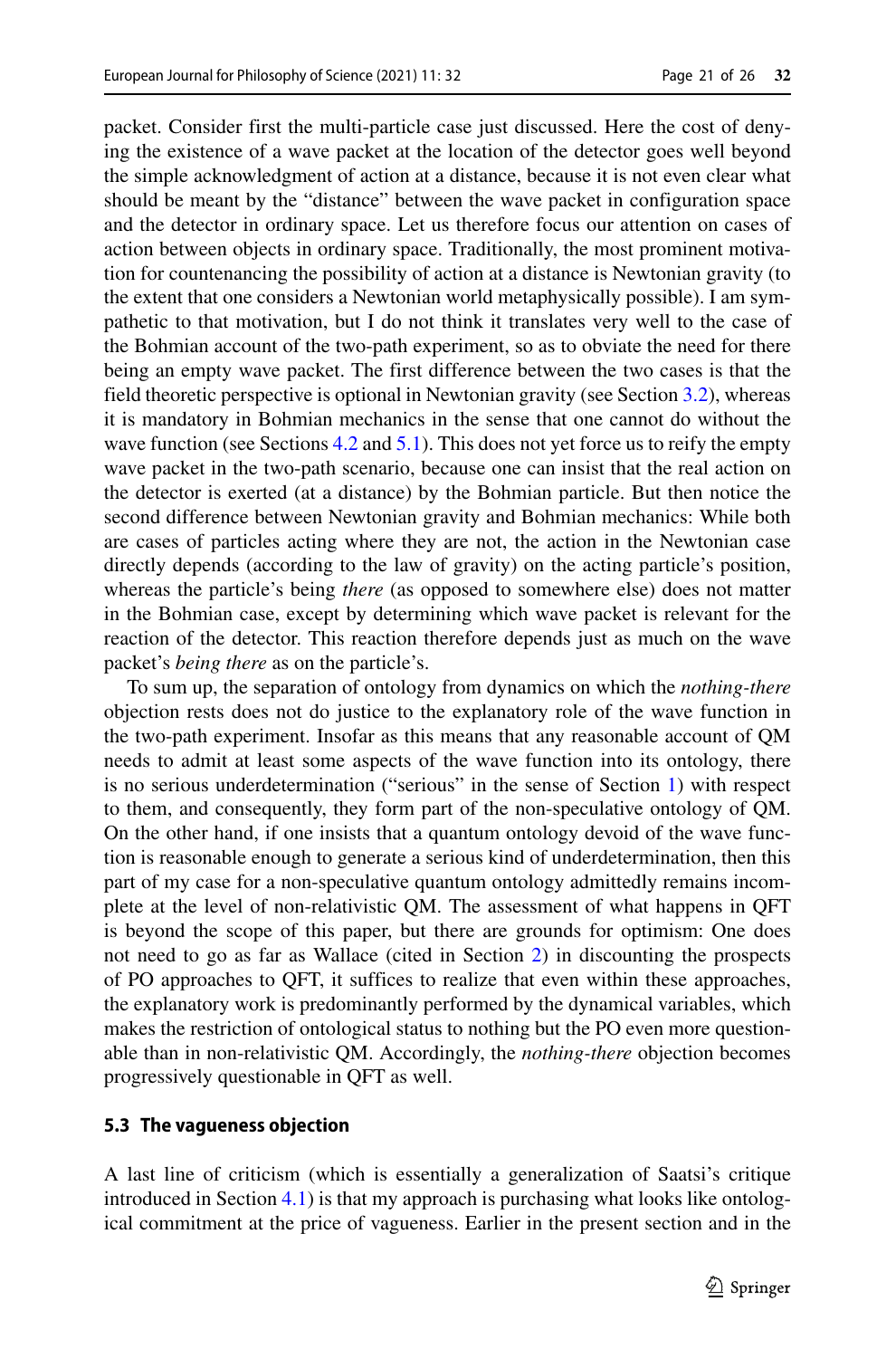previous one, I repeatedly considered different approaches to QM which (in contrast to TQM) suggest candidates for a fundamental ontology: Bohmian, Everettian and collapse theories. (I will subsume them under the label "fundamental candidates" for what follows.) My claim was that the adherents of all these approaches can agree on certain commitments concerning the reality of spin, wave function collapse and wave packets. Now this may turn out to be a purely verbal agreement without any ontological significance, because words like "spin" or "collapse" mean radically different things according to the different fundamental candidates. The vagueness (or ambiguity) of such terms, so the objection goes, creates the illusion of a common ontology, while there really isn't any ontological common ground on which to build a non-speculative quantum ontology.

The allure of this objection depends on what I take to be a false view of the relationship between TQM and the various fundamental candidates. The supposed ambiguity of terms like "spin", "collapse" and "wave packet" only obtains under the assumption that what they *really* mean is not given by TQM, but by one of the fundamental candidates (while underdetermination prevents us from knowing which one). And this assumption in turn stems from the view that TQM should ultimately be *replaced* by one of the fundamental candidates. However, the examples considered in this paper do not support the idea of TQM being replaced by one of the fundamental candidates. For the case of spin, we saw in Section [4.2](#page-12-0) that even a view like Super-Humeanism, which seeks to exclude spin from its ontology, cannot afford to deny what TQM says about spin. The same holds with respect to the TQM account of wave packets in the cases of quantum tunneling (Section [5.1\)](#page-16-1) and two-path interference (Section [5.2\)](#page-18-0). Finally, Section [4.3](#page-14-0) showed that a notion of wave function collapse familiar from TQM survives even if one takes a no-collapse theory like Everettian QM to govern the fundamental level of reality.

Of course, this kind of persistence of TQM can always be viewed as a purely practical matter without any ontological import. This brings us back to the metaontological considerations mentioned in Section [3.](#page-4-0) I do not have a knock-down argument against the fundamentalist approach to ontology (since non-questionbegging arguments for or against philosophical stances in general are hard to come by, see Chakravartty [\(2017,](#page-24-30) chs. 7 and 8)), but I hope that the cases discussed here suffice to highlight its costs: The more one denies ontological import to nonfundamental posits like spin and wave packets, the more one dissociates ontology from what actually performs the explanatory and predictive work of science. In short, one withdraws from the very idea of scientific ontology.

Such withdrawal has an equally unflattering counterpart in the area of semantics, from which the vagueness objection takes its starting point. As mentioned above, the fundamentalist takes the real meaning of terms employed within TQM to be given by the fundamental theory which is ultimately supposed to replace it. By contrast, what I take to be the appropriate approach to semantics is a functionalist one, in line with the functionalist approach to ontology described in Section [3.](#page-4-0) The meaning of "spin" etc. is thus determined by the way in which the notions are employed in TQM and its applications, and this will not change even if one takes TQM to be theoretically reducible to one of the fundamental candidates, because such a reduction does not entail the disappearance of TQM. Note, by the way, that this view of semantics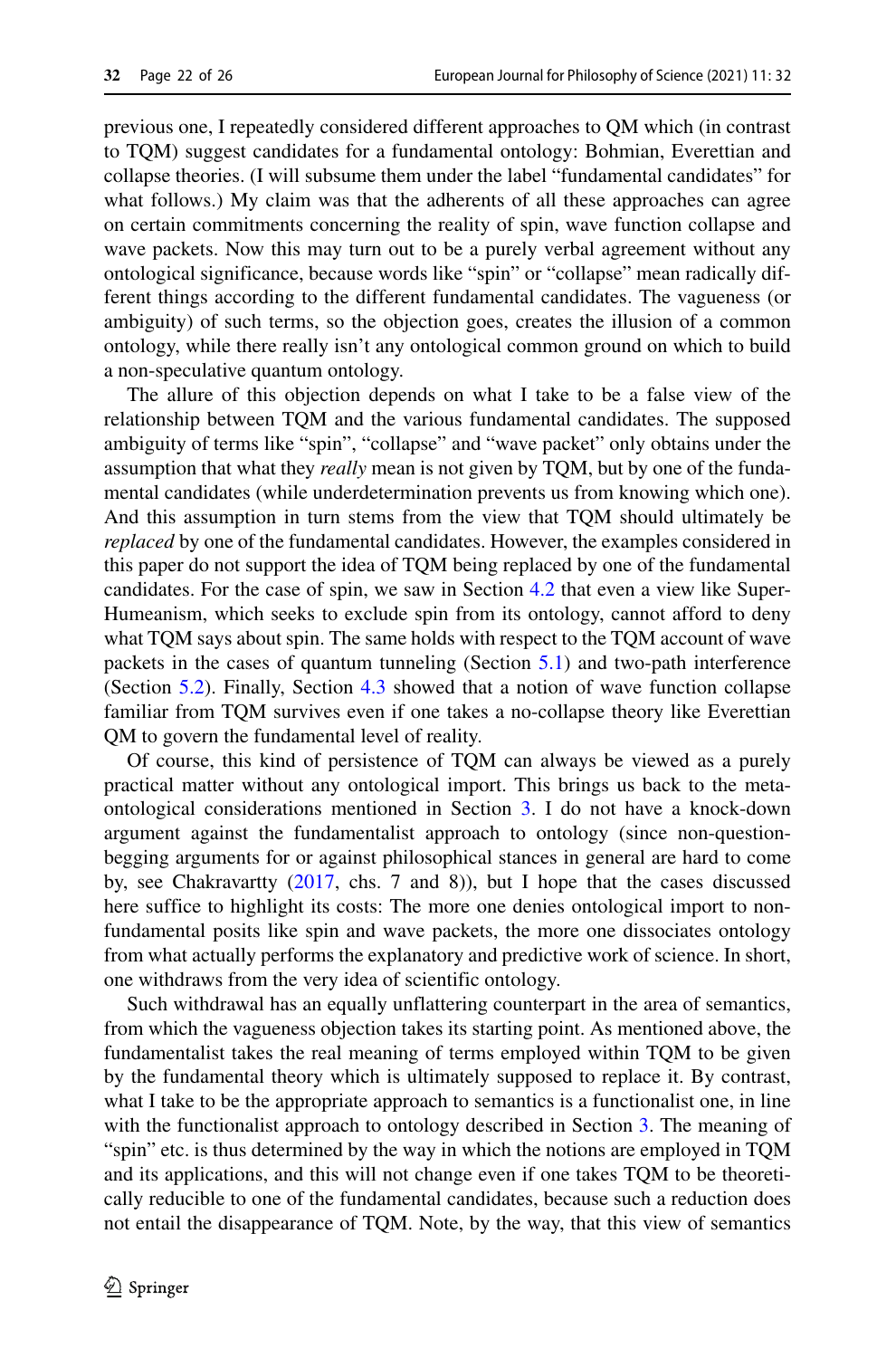is by no means a recent invention, but is already present in Nagel's [\(1961,](#page-24-31) 357) classic account of theory reduction, when he criticizes "the unwitting double talk" of those who suppose that the reduction of thermodynamics to the kinetic theory of heat involves a redefinition of the term "temperature", such that it *now* means "mean kinetic energy". To adopt the functionalist view also saves us from the awkward conclusion that those practicing scientists who successfully employ the notions of TQM on a daily basis (without giving much thought to the fundamental candidates) do not *really* know what these notions mean.

But is TQM by itself really sufficient to endow the notions in question with a precise meaning? Let us have a last look at my three examples with regard to this question. The mathematical description of spin in TQM can hardly be accused of imprecision, but the fundamentalist will complain that such mathematical precision only implies ontological precision if a clear interpretation of the mathematical apparatus is given. The functionalist agrees, but rejects the fundamentalist's requirements on a "clear interpretation": as long as TQM precisely informs us about how quantum systems behave as a function of their spin state (which it certainly does, see Section [4.1\)](#page-10-1), it yields all the ontological precision one can expect from an effective theory like QM.

In contrast to the case of spin, there is no precise mathematical definition of "wave packet". The boundary between what counts as a wave packet and what is some other structure in the wave function is vague, and since I have only given arguments for realism about wave packets, not about the wave function in general, I must admit that the corresponding ontological commitment has a vague boundary as well. This is not a problem, however. Sections [5.1](#page-16-1) and [5.2](#page-18-0) described clear cases of wave packets and argued for (non-speculative) realism about them. To what extent realism about boundary cases or other structures in the wave function is justified can be left open for future inquiry.

The notion of wave function collapse indeed suffers from an insuperable vagueness in TQM, due to its dependence on the anthropocentric notion of measurement. TQM by itself does not have the resources to overcome this dependence, so this is indeed a case in which the precise meaning of a term needs to be determined by one of the fundamental candidates. As we saw in Section [4.3,](#page-14-0) these candidates make incompatible claims about the occurrence of collapse on the fundamental level, but we also observed a striking convergence of how they describe collapse on the effective level. Thanks to this convergence, the functionalist has a sufficiently precise notion of wave function collapse at his disposal, which allows him to overcome the vagueness of the corresponding TQM notion without settling for any particular one of the (speculative) fundamental candidates.

This concludes (for the time being) my account of a non-speculative ontology for QM. The hitherto unsuccessful quest described in Section [2](#page-2-1) has therefore finally met with some success, but it is, of course, far from complete. One possible direction for further progress is opened by the inherently non-fundamental character of this ontology, as described in Section [3.](#page-4-0) It is not excluded that future research might reduce the underdetermination between the different variants of QM and thereby reduce the degree of speculation involved in committing oneself to any one of them. It is, however, unlikely that the underdetermination will completely disappear, hence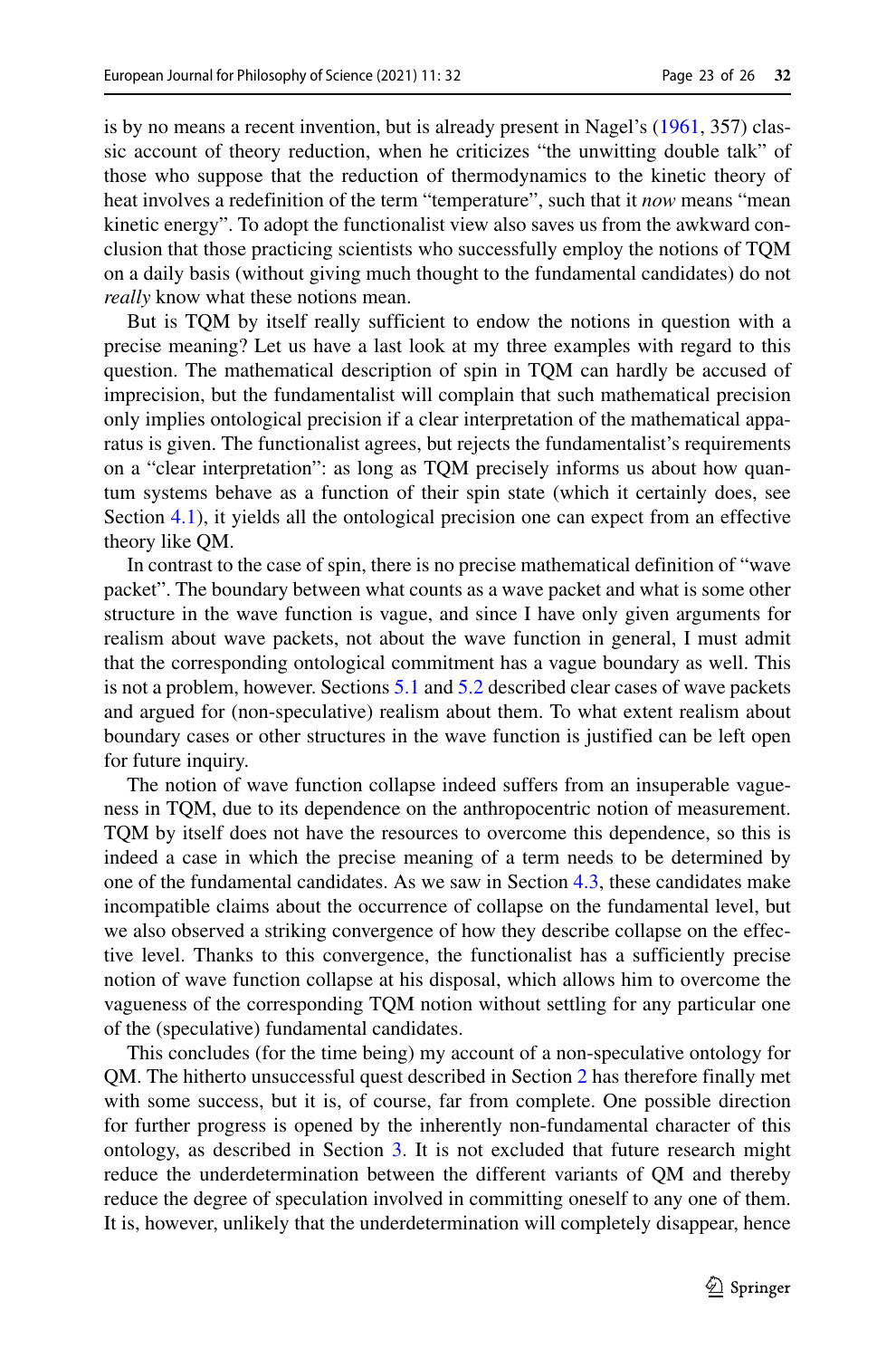I suspect that the kind of non-fundamental (and, as mentioned at the end of Section [4,](#page-10-0) necessarily incomplete) ontology proposed here will remain the best we can do. It thus seems worthwhile to further develop this approach, taking account of further aspects of TQM beyond the few examples I was able to discuss in this article. There are still ontological lessons to be learnt from QM, even if we refuse to engage in speculation.

**Acknowledgements** The main part of the work resulting in this paper was carried out during my research stay at the University of Leeds in 2019. I am indebted to my two hosts, Steven French and Juha Saatsi and the rest of the philosophy of science group for the welcoming atmosphere and many inspiring discussions. I also acknowledge financial support from the Swiss National Science Foundation (grant IZSEZ0<sub>-184011</sub>). Later versions of the paper profited greatly from input by the philosophy of science colloquium at the University of Bern (November 2019) and the Workshop "How Quantum Mechanics Changed Philosophy" (Wuppertal, January 2020). Finally, I wish to thank Peter Vickers, Alberto Cordero and four anonymous referees for helpful comments.

Funding Open Access funding provided by Universität Bern

**Conflict of interests** The author declares that he has no conflict of interest.

**Open Access** This article is licensed under a Creative Commons Attribution 4.0 International License, which permits use, sharing, adaptation, distribution and reproduction in any medium or format, as long as you give appropriate credit to the original author(s) and the source, provide a link to the Creative Commons licence, and indicate if changes were made. The images or other third party material in this article are included in the article's Creative Commons licence, unless indicated otherwise in a credit line to the material. If material is not included in the article's Creative Commons licence and your intended use is not permitted by statutory regulation or exceeds the permitted use, you will need to obtain permission directly from the copyright holder. To view a copy of this licence, visit [http://creativecommonshorg/licenses/by/4.](http://creativecommonshorg/licenses/by/4.0/)  $\Omega$ 

## **References**

- <span id="page-23-0"></span>Acuña, P. (2019). Charting the landscape of interpretation, theory rivalry, and underdetermination in quantum mechanics. *Synthese*. [https://doi.org/10.1007/s11229-019-02159-z.](https://doi.org/10.1007/s11229-019-02159-z)
- <span id="page-23-5"></span>Aicardi, F., Borsellino, A., Ghirardi, G.C., Grassi, R. (1991). Dynamical models for state reduction: Do they ensure that measurements have outcomes? *Foundations of Physics Letters*, *4*, 109–128.
- <span id="page-23-2"></span>Albert, D.Z. (2015). *After physics*. Cambridge: Harvard University Press.
- <span id="page-23-1"></span>Allori, V. (2015). Primitive ontology in a nutshell. *International Journal of Quantum Foundations*, *1*, 107–122.
- <span id="page-23-6"></span>Allori, V., Goldstein, S., Tumulka, R., Zangh`ı, N. (2008). On the common structure of Bohmian mechanics and the Ghirardi-Rimini-Weber theory. *British Journal for the Philosophy of Science*, *59*, 353–389.
- <span id="page-23-3"></span>Allori, V., Goldstein, S., Tumulka, R., Zanghì, N. (2011). Many worlds and Schrödinger's first quantum theory. *British Journal for the Philosophy of Science*, *62*, 1–27.
- <span id="page-23-4"></span>Allori, V., Goldstein, S., Tumulka, R., Zanghì, N. (2014). Predictions and primitive ontology in quantum foundations: A study of examples. *British Journal for the Philosophy of Science*, *65*, 323–352.
- <span id="page-23-8"></span>Barrett, J.A. (2000). The persistence of memory: Surreal trajectories in Bohm's theory. *Philosophy of Science*, *67*, 680–703.

<span id="page-23-7"></span>Bassi, A., Lochan, K., Satin, S., Singh, T.P., Ulbricht, H. (2013). Models of wave-function collapse, underlying theories, and experimental tests. *Reviews of Modern Physics*, *85*, 471–527.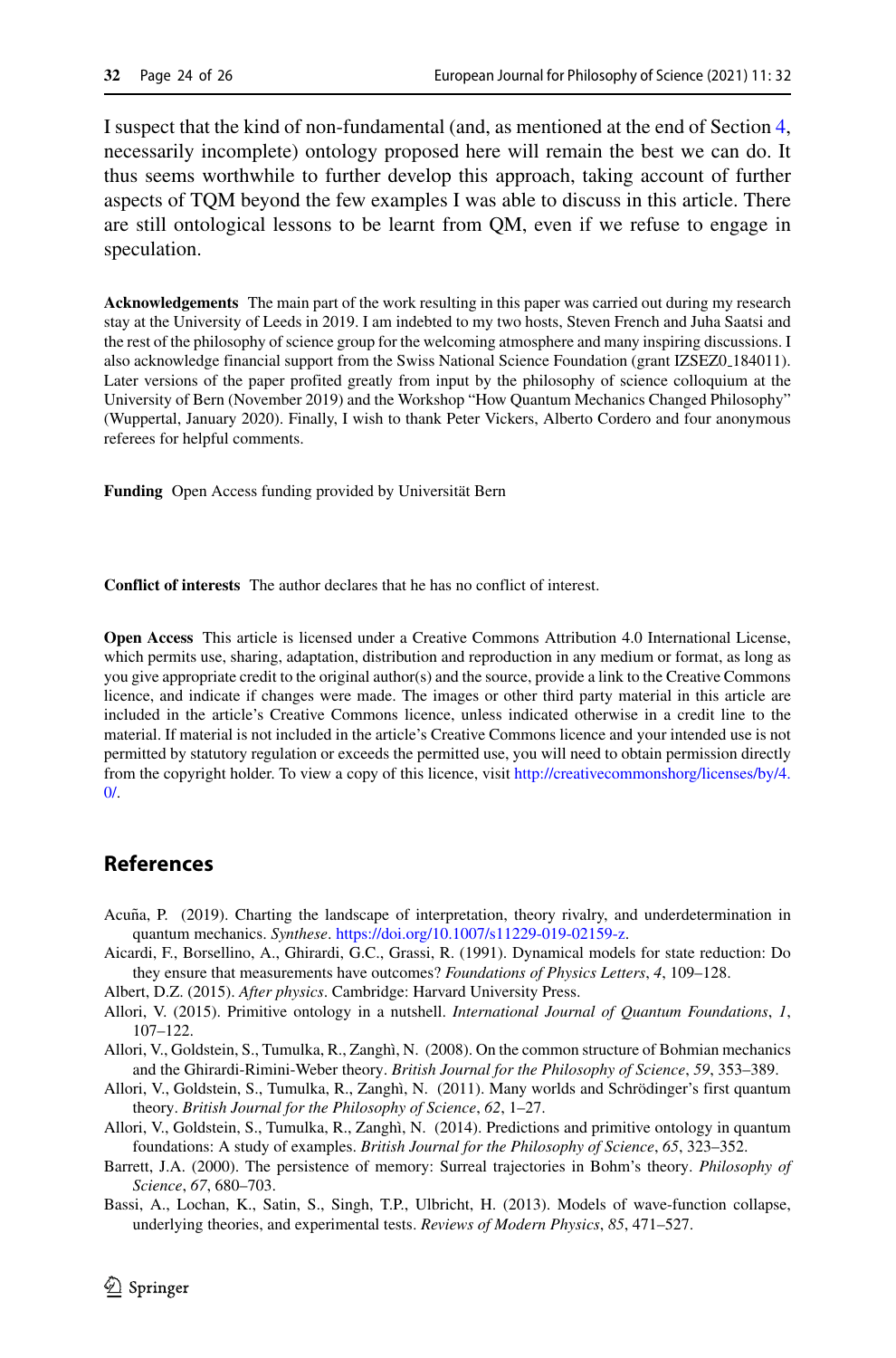- <span id="page-24-23"></span>Bohm, D., & Hiley, B. (1993). *The undivided universe: An ontological interpretation of quantum theory*. London: Routledge.
- <span id="page-24-15"></span>Bokulich, A. (2016). Fiction as a vehicle for truth: Moving beyond the ontic conception. *The Monist*, *99*, 260–279.
- <span id="page-24-4"></span>Bricmont, J. (2016). *Making sense of quantum mechanics*. Switzerland: Springer.
- <span id="page-24-8"></span>Bub, J. (2016). *Bananaworld: Quantum mechanics for primates*. Oxford: Oxford University Press.
- <span id="page-24-7"></span>Callender, C. (2020). Can we quarantine the quantum blight? In S. French & J. Saatsi (Eds.), *Scientific realism and the quantum* (pp. 57–77). Oxford: Oxford University Press.
- <span id="page-24-30"></span>Chakravartty, A. (2017). *Scientific ontology: Integrating naturalized metaphysics and voluntarist epistemology*. Oxford: Oxford University Press.
- <span id="page-24-1"></span>Cordero, A. (2001). Realism and underdetermination: Some clues from the practices-up. *Philosophy of Science*, *68*, S301–S312.
- <span id="page-24-28"></span>Egg, M. (2017). The physical salience of non-fundamental local beables. *Studies in History and Philosophy of Modern Physics*, *57*, 104–110.
- <span id="page-24-13"></span>Egg, M. (2018). Entity realism. In J. Saatsi (Ed.), *The Routledge handbook of scientific realism* (pp. 120– 132). London: Routledge.
- <span id="page-24-11"></span>Egg, M. (2019). Dissolving the measurement problem is not an option for the realist. *Studies in History and Philosophy of Modern Physics*, *66*, 62–68.
- <span id="page-24-20"></span>Egg, M., & Esfeld, M. (2015). Primitive ontology and quantum state in the GRW matter density theory. *Synthese*, *192*, 3229–3245.
- <span id="page-24-26"></span>Englert, B.G., Scully, M.O., Süssmann, G., Walther, H. (1992). Surrealistic Bohm trajectories. Zeitschrift *f¨ur Naturforschung*, *47a*, 1175–1186.
- <span id="page-24-22"></span>Esfeld, M., & Deckert, D.A. (2018a). Authors' response: The virtues of minimalism in ontology and epistemology. *Metascience*, *27*, 443–451.
- <span id="page-24-19"></span>Esfeld, M., & Deckert, D.A. (2018b). *A minimalist ontology of the natural world*. New York: Routledge.
- <span id="page-24-6"></span>Fuchs, C.A. (2017). On participatory realism. In I. T. Durham & D. Rickles (Eds.), *Information and interaction: Eddington, Wheeler, and the limits of knowledge, the frontiers collection* (pp. 113–134). Cham: Springer.
- <span id="page-24-18"></span>Goldstein, S., & Zanghì, N. (2013). Reality and the role of the wave function in quantum theory. In A. Ney & D. Z. Albert (Eds.), *The wave function: Essays in the metaphysics of quantum mechanics*. Oxford: Oxford University Press.
- <span id="page-24-17"></span>Healey, R. (2013). Physical composition. *Studies in History and Philosophy of Modern Physics*, *44*, 48–62.
- <span id="page-24-5"></span>Healey, R. (2020). Pragmatist quantum realism. In S. French & J. Saatsi (Eds.), *Scientific realism and the quantum* (pp. 123–146). Oxford: Oxford University Press.
- <span id="page-24-12"></span>Hoefer, C. (2020). Scientific realism without the quantum. In S. French & J. Saatsi (Eds.). *Scientific realism and the quantum* (pp. 19–34). Oxford: Oxford University Press.
- <span id="page-24-16"></span>Janiak, A. (2007). Newton and the reality of force. *Journal of the History of Philosophy*, *45*, 127–147.
- <span id="page-24-9"></span>Ladyman, J., & Ross, D. (2007). *Every thing must go: Metaphysics naturalized*. Oxford: Oxford University Press.
- <span id="page-24-10"></span>Ladyman, J., & Ross, D. (2013). The world in the data. In D. Ross, J. Ladyman, H. Kincaid (Eds.), *Scientific metaphysics* (pp. 108–150). Oxford: Oxford University Press.
- <span id="page-24-3"></span>Lewis, P.J. (2016). *Quantum ontology: A guide to the metaphysics of quantum physics*. New York: Oxford University Press.
- <span id="page-24-2"></span>Lyre, H. (2010). Why quantum theory is possibly wrong. *Foundations of Physics*, *40*, 1429–1438.
- <span id="page-24-24"></span>McQueen, K.J. (2015). Four tails problems for dynamical collapse theories. *Studies in History and Philosophy of Modern Physics*, *49*, 10–18.
- <span id="page-24-14"></span>Myrvold, W. (2015). What is a wavefunction? *Synthese*, *192*, 3247–3274.
- <span id="page-24-0"></span>Myrvold, W. (2017). Philosophical issues in quantum theory. In E. N. Zalta (Ed.), *The Stanford encyclopedia of philosophy, Spring 2017 edn.* Metaphysics Research Lab, Stanford University.
- <span id="page-24-29"></span>Myrvold, W. (2018). Ontology for collapse theories. In S. Gao (Ed.), *Collapse of the wave function* (pp. 97–123). Cambridge University Press.
- <span id="page-24-31"></span>Nagel, E. (1961). *The structure of science: Problems in the logic of scientific explanation*. New York: Harcourt Brace & World.
- <span id="page-24-27"></span>Norsen, T. (2013). The pilot-wave perspective on quantum scattering and tunneling. *American Journal of Physics*, *81*, 258–266.
- <span id="page-24-21"></span>Norsen, T. (2014). The pilot-wave perspective on spin. *American Journal of Physics*, *82*, 337–348.
- <span id="page-24-25"></span>Rosaler, J. (2016). Interpretation neutrality in the classical domain of quantum theory. *Studies in History and Philosophy of Modern Physics*, *53*, 54–72.